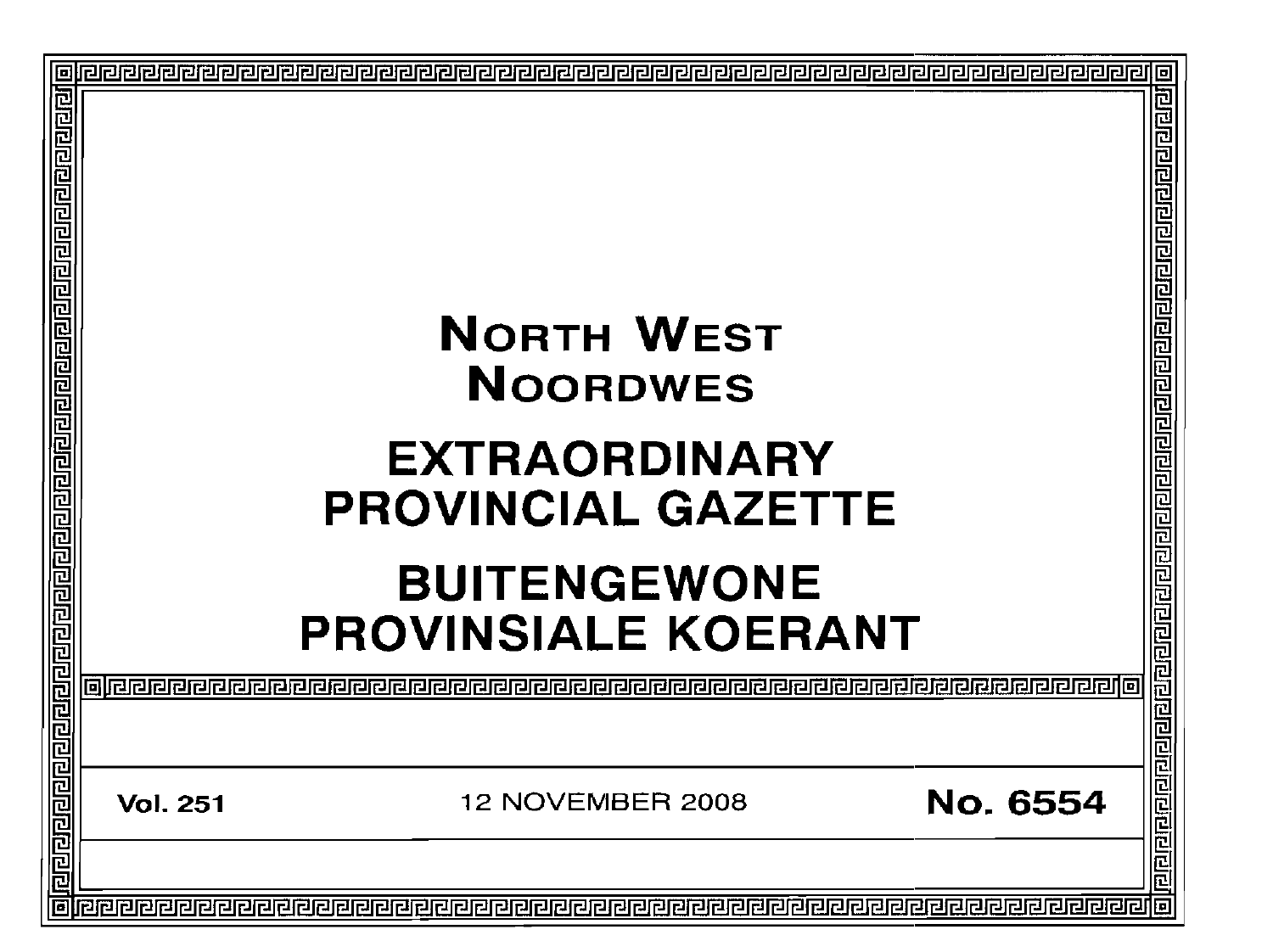|     | <b>CONTENTS • INHOUD</b> |             |                |
|-----|--------------------------|-------------|----------------|
| No. |                          | Page<br>No. | Gazette<br>No. |
|     | <b>GENERAL NOTICE</b>    |             |                |
|     |                          |             | 6554           |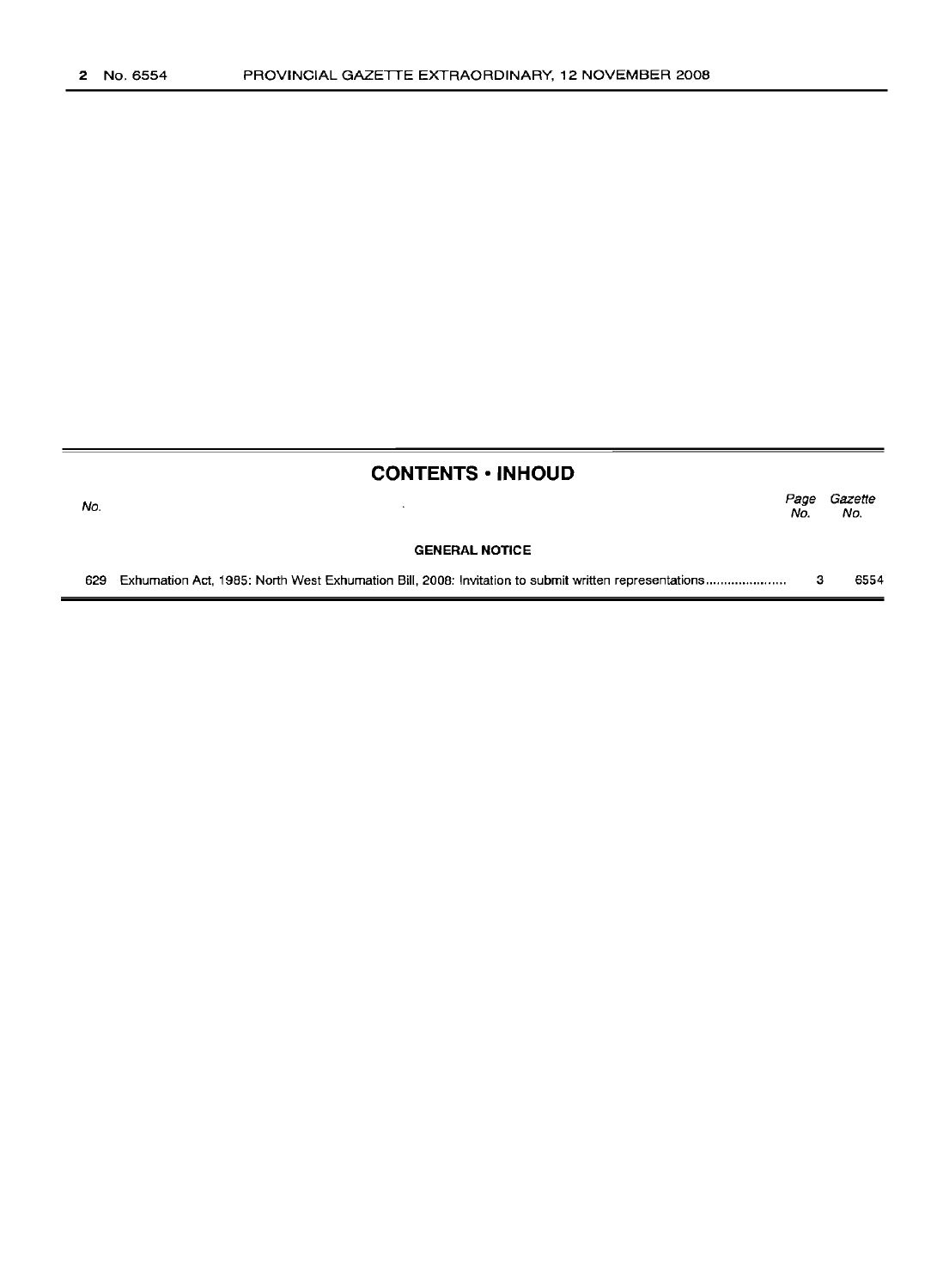# **GENERAL NOTICE**

#### NOTICE 629 OF 2008

#### NORTH WEST EXHUMATION BILL, 2008

The above mentioned Bill, which the M.E.C for health intends introducing in the Provincial Legislature, is hereby published in terms of rule 203 of the North West Provincial Legislature.

Interested person and institutions are invited to submit written representations on the Bill by not later than 02 December 2008 to:

The Secretary to the North West Provincial Legislature For Attention: Mr M.A Pule Private Bag x 2018 Mmabatho 2735

Fax: 0183927256 Tel: 0183927124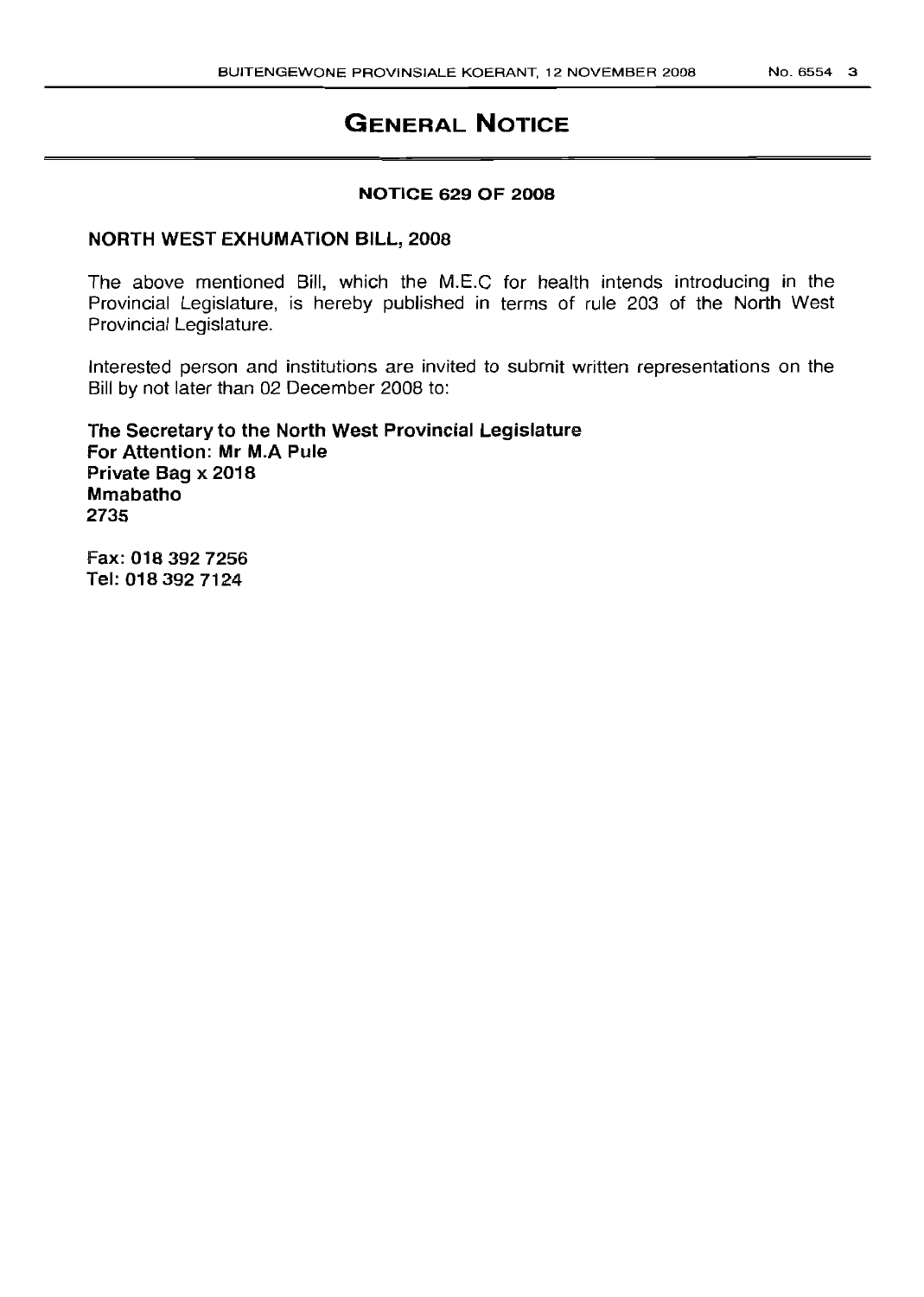#### **North West Exhumation Bill, 2008**

To regulate the exhumation and reburial of human bodies from graves and other place of burial; to repeal the Exhumation Act, 1985, and to provide for matters incidental thereto.

#### **Arrangement of sections**

- 1. Definitions
- 2. Desecration of graves
- 3. Exhumation of bodies
- 4. Validation
- 5. Offences
- 6. Regulations
- 7. Repeal of laws and savings
- 8. Short title and commencement

#### **1. Definitions**

In this Act, the following words shall, unless the context indicates otherwise, have the words assigned to them:-

"body" means the dead body of a human being and includes-

- (a) the body of a still-born child; and
- (b) any human remains;

"cemetery" means any land, whether public or private, containing one or more graves, and "grave" includes-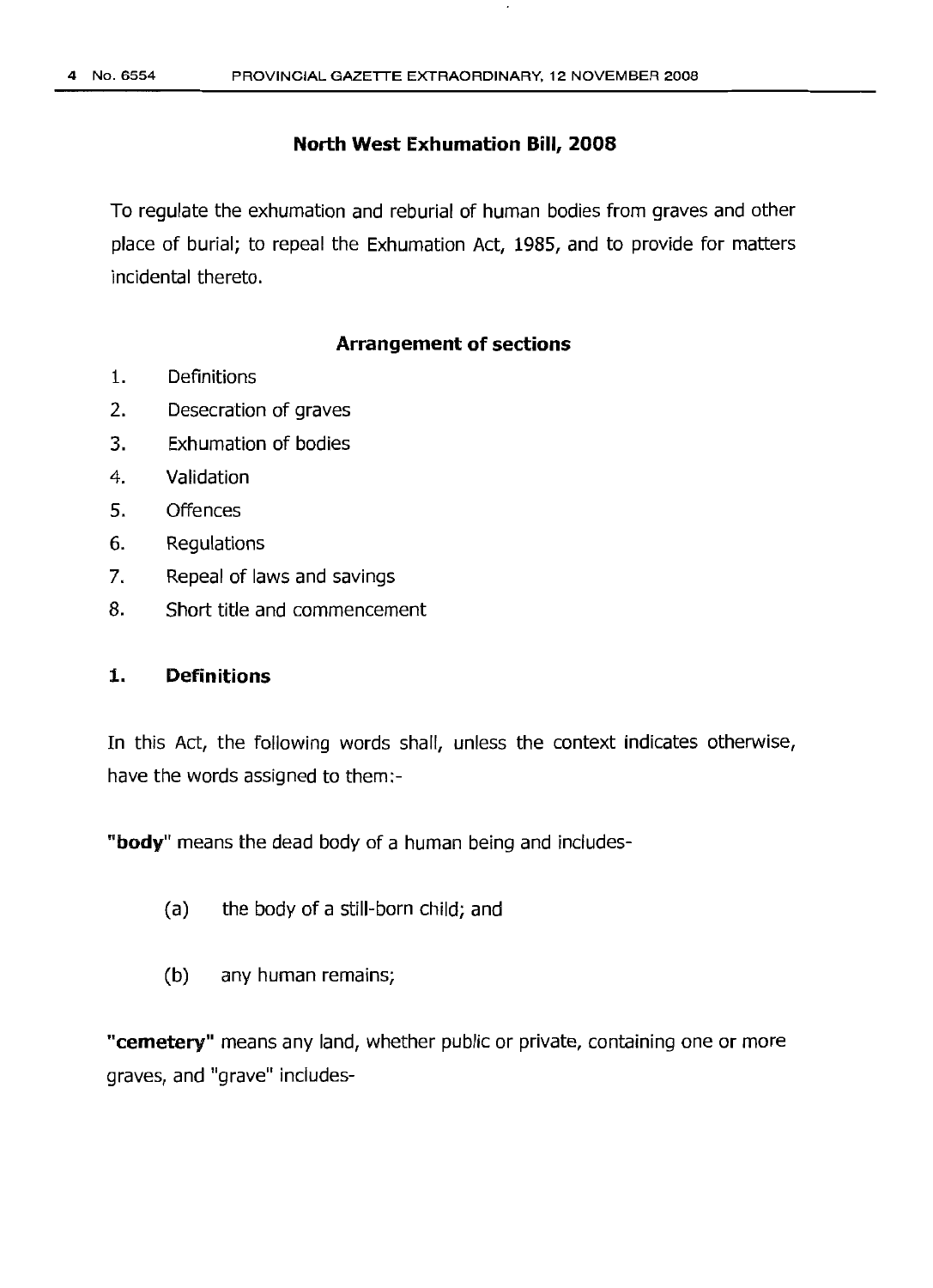- (a) any place, whether wholly or partly above or below the level of the ground and whether public or private, in which a body is permanently interred or intended to be permanently interred, whether in a coffin or other receptacle or not, and
- (b) any monument, tombstone, cross, inscription, rail, fence, chain, erection or other structure of whatsoever nature forming part of or appurtenant to a grave.

"Responsible member" means the member of the executive council responsible for health

# 2. Desecration of graves

Subject to the provisions of any other law relating to the disposal of bodies, no person shall desecrate, destroy or damage-

- (a) a grave in a cemetery, or
- (b) a coffin, urn or other receptacle in which is contained a body which has not been interred or cause or permit such a grave, coffin, urn or other receptacle to be desecrated, destroyed or damaged.

# 3. Exhumation of bodies

(1) Subject to the provisions of any other law relating to the disposal of bodies, no person shall exhume, disturb, remove or re-inter any body in a cemetery or cause or permit any such body to be exhumed, disturbed, removed or reinterred:-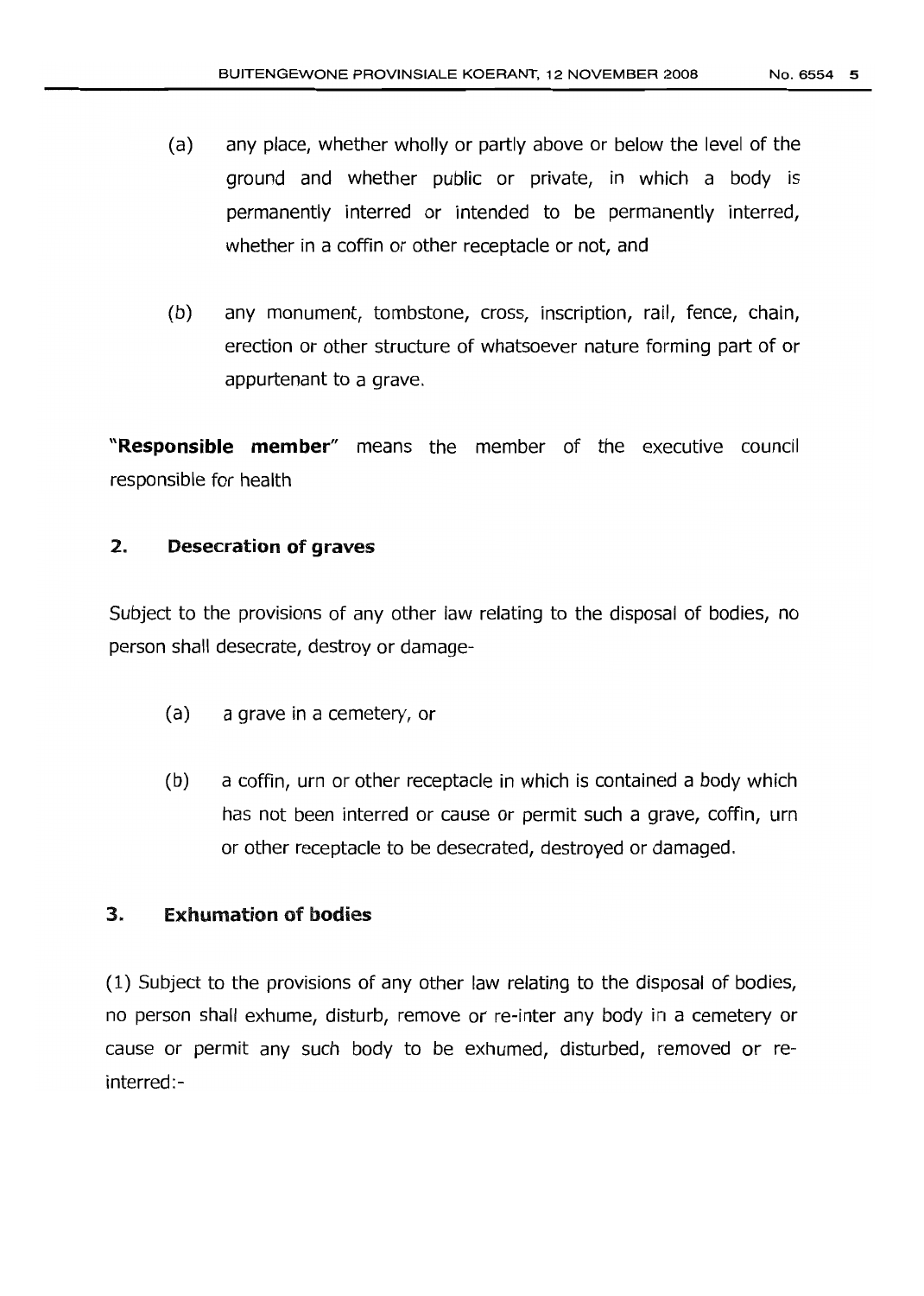- (a) without the prior written approval of the Responsible member; and
- (b) otherwise than in accordance with such conditions as may be imposed by the Responsible member or the Responsible member's nominee;

(2) Any person desirous of obtaining the written approval contemplated by subsection (1) (a) shall make written application and shall -

- (a) in such application-
	- (i) state where the body which is to be exhumed, disturbed, removed or re-interred is interred and where such body is proposed to be re-interred;
	- (ii) state the reasons for the proposed exhumation, disturbance, removal or re-interment; and
	- (iii) specify the methods proposed to be adopted and the precautions proposed to be taken to prevent any danger to health or cause for offence arising, and
- (b) together with such application-
	- (i) submit a medical certificate as to the date and cause of death or a certified copy of such a certificate;
	- $(ii)$  submit the written approval of-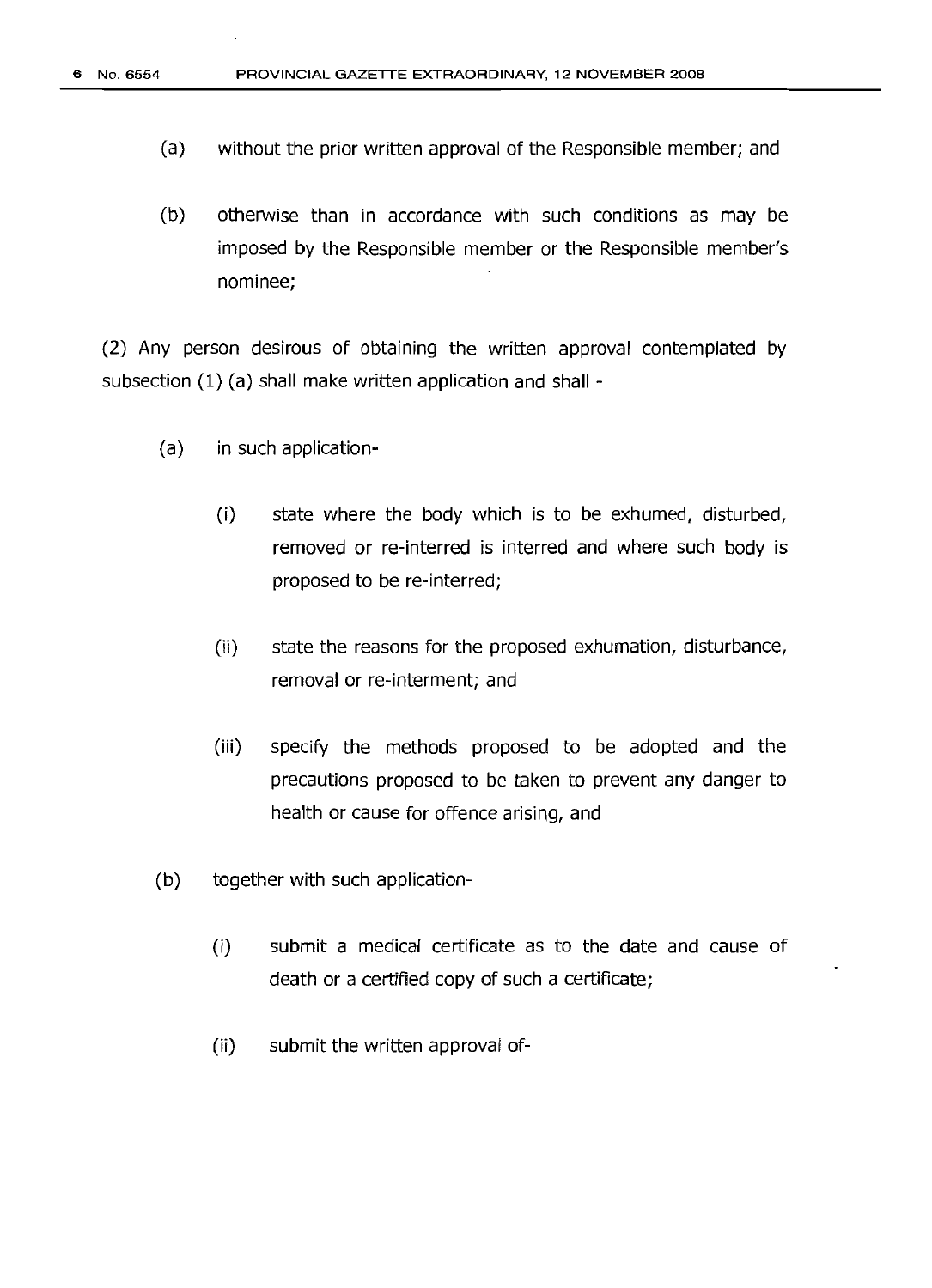- (aa) the local municipality in whose area of jurisdiction the body concerned is interred and is or proposed to be re-interred; and
- (bb) the cemetery authority, traditional council or other person in charge of the cemetery in which the body concerned is interred and is proposed to be reinterred;
- (iii) submit the written approval of-
	- (aa) the surviving spouse of the deceased person concerned;
	- (bb) if there is no such surviving spouse, an adult child of the deceased person concerned;
	- (cc) if there is no such adult child, a parent of the deceased person concerned;
	- (dd) if there is no such parent, an adult brother or sister of the deceased person concerned; or
	- (ee) if there is no such brother or sister, the nearest available adult relative of the deceased person concerned; and
- (iv) where the cemetery in which the body concerned is interred or is proposed to be re-interred is owned by or under the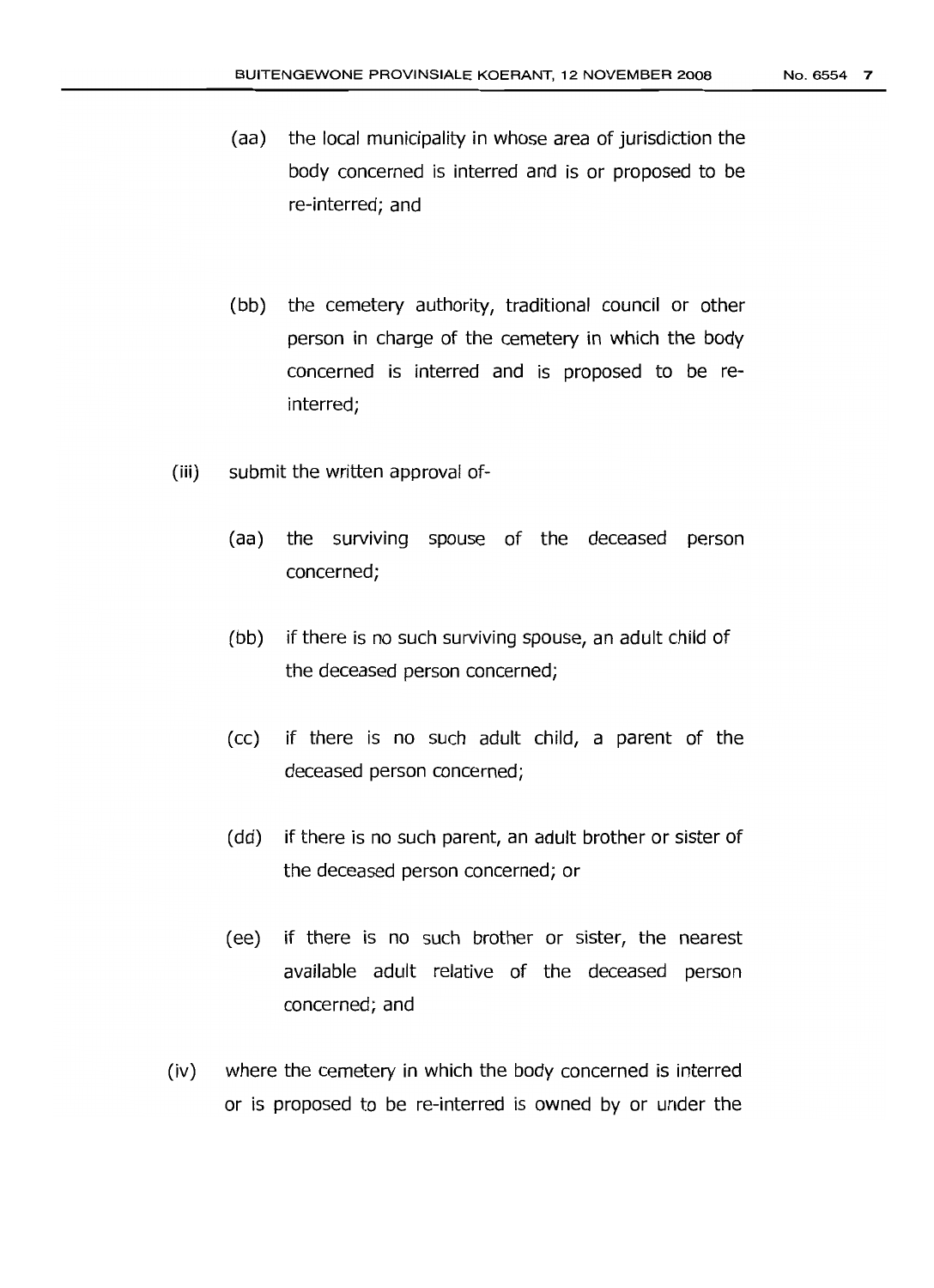control or management of a religious body or is a cemetery in which the controlling body of any particular religious group has a peculiar interest, submit the written approval of such religious body or controlling body.

(3) Where any medical certificate or written approval contemplated by subsection (2) is not or cannot be obtained or is not granted, the written application contemplated by that subsection shall be accompanied by full-

(a) details of the efforts made to obtain such certificate or approval; and

(b) reasons why the inability to obtain such certificate or approval should not preclude the grant of written approval in terms of subsection (1) (a).

 $(4)$  Any written approval in terms of subsection  $(1)(a)$  may be granted subject to such conditions as the Responsible member may deem necessary or desirable and the Responsible member may, before any such approval is acted upon -

(a) vary any condition so imposed; and

(b) impose additional conditions in respect of such approval.

#### 4. Validation

Every permit issued by or on behalf of the Responsible member prior to the commencement of this Act and purporting to authorise the exhumation, disturbance, removal or re-interment of a body shall be deemed to have been lawfully issued and any act performed or other thing done in consequence of and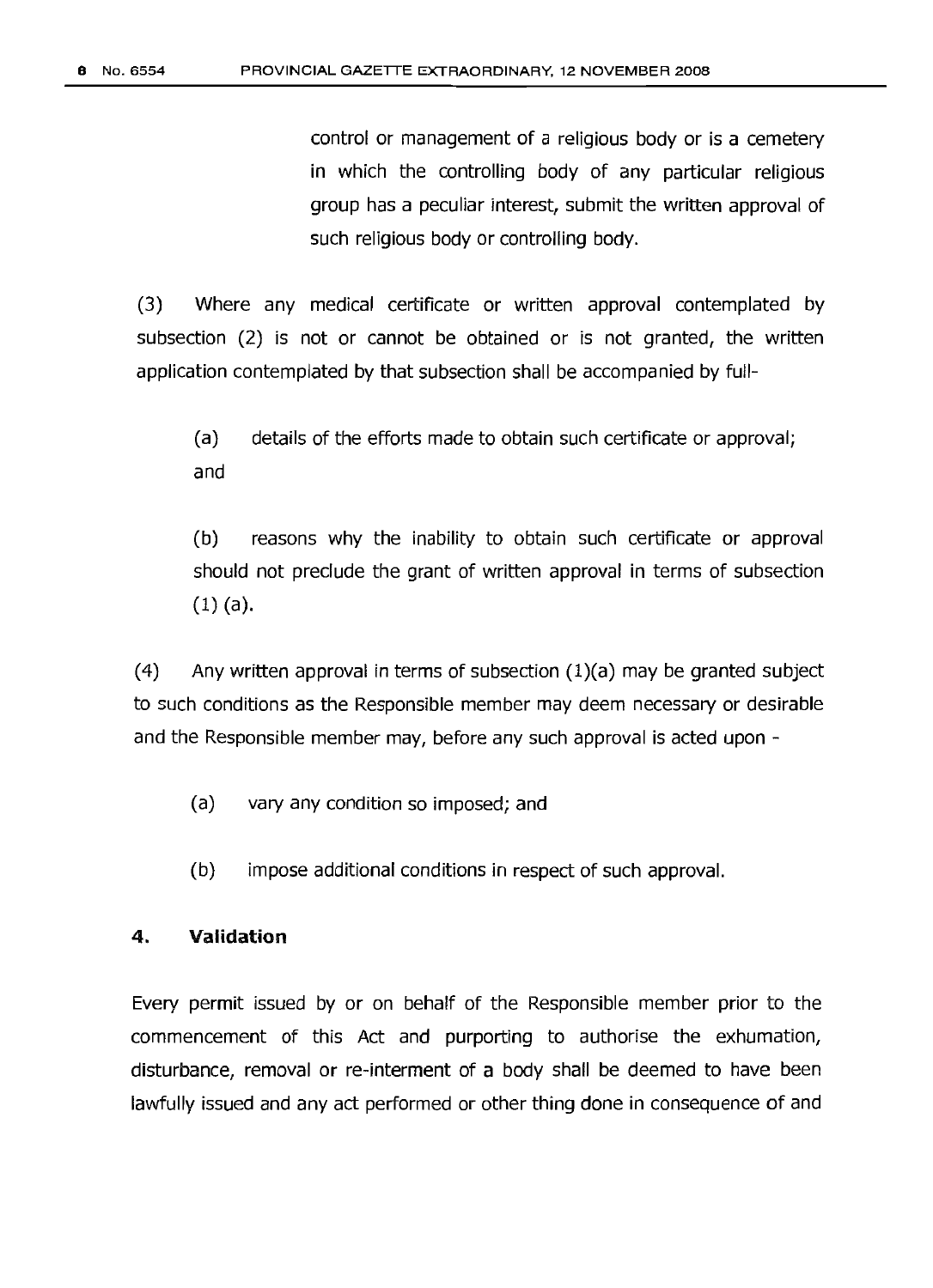in accordance with any such permit shall be deemed to have been lawfully performed or done.

### **S. Offences**

Any person who contravenes any provision of section 2 or section 3(1) or who fails to comply with any condition contemplated by section  $3(1)$  (b) shall be quiltv of an offence and on conviction be liable to:

- (1) imprisonment for a period not exceeding six months; or
- (2) to a fine; or
- (3) to both such imprisonment and fine.

# **6. Regulations**

The Responsible member may make regulations that he or she may deem necessary in relation to:-

- (a) the exhumation; or
- (b) the re-burial

of bodies

# **7. Repeal of laws and savings**

(1) The laws mentioned in the second column of the schedule are hereby repealed to the extend set-out in the second column of the schedule.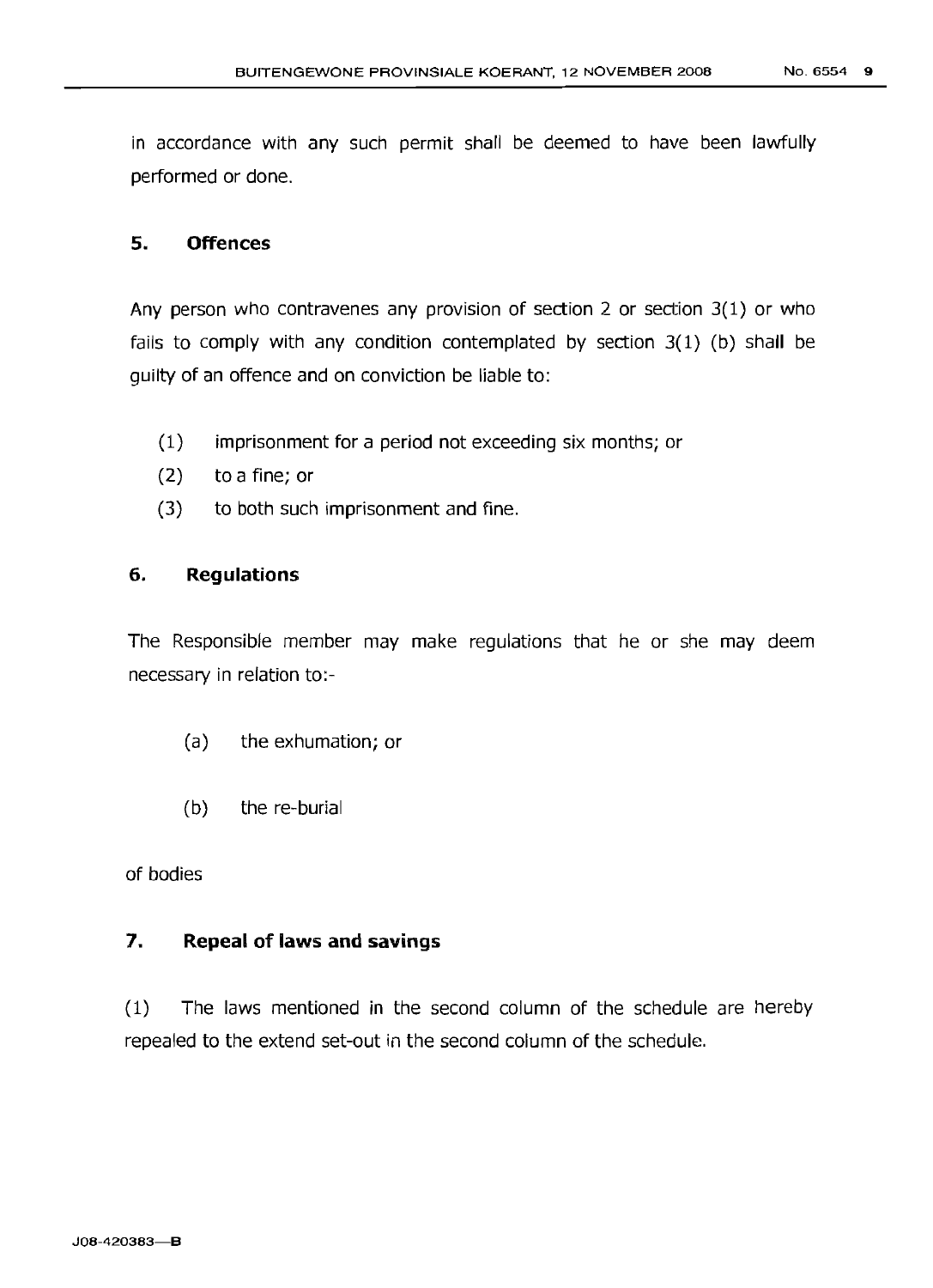(2) anything done before the commencement of this Act under a provision of a law repealed by subsection(1) and which could be done under the provision of this Act, must be regarded as having been done under the corresponding provision of this Act.

### **8. Short title and commencement**

This Act shall be called the North West Exhumations Act and shall come into effect on a date fixed by the Premier by proclamation in the provincial gazette.

#### **Schedule**

|    | Law                             | <b>Extend of repeal</b> |
|----|---------------------------------|-------------------------|
| 1. | <b>Exhumation Act</b>           | The whole               |
|    | (Bophuthatswana), 1985          |                         |
| 2. | <b>Exhumations Ordinance 12</b> | The whole               |
|    | of 1980 (Cape of Good           |                         |
|    | Hope)                           |                         |
| 3. | Removal of Graves and           | The whole               |
|    | Dead Bodies, Ordinance 7        |                         |
|    | of 1925 (Transvaal)             |                         |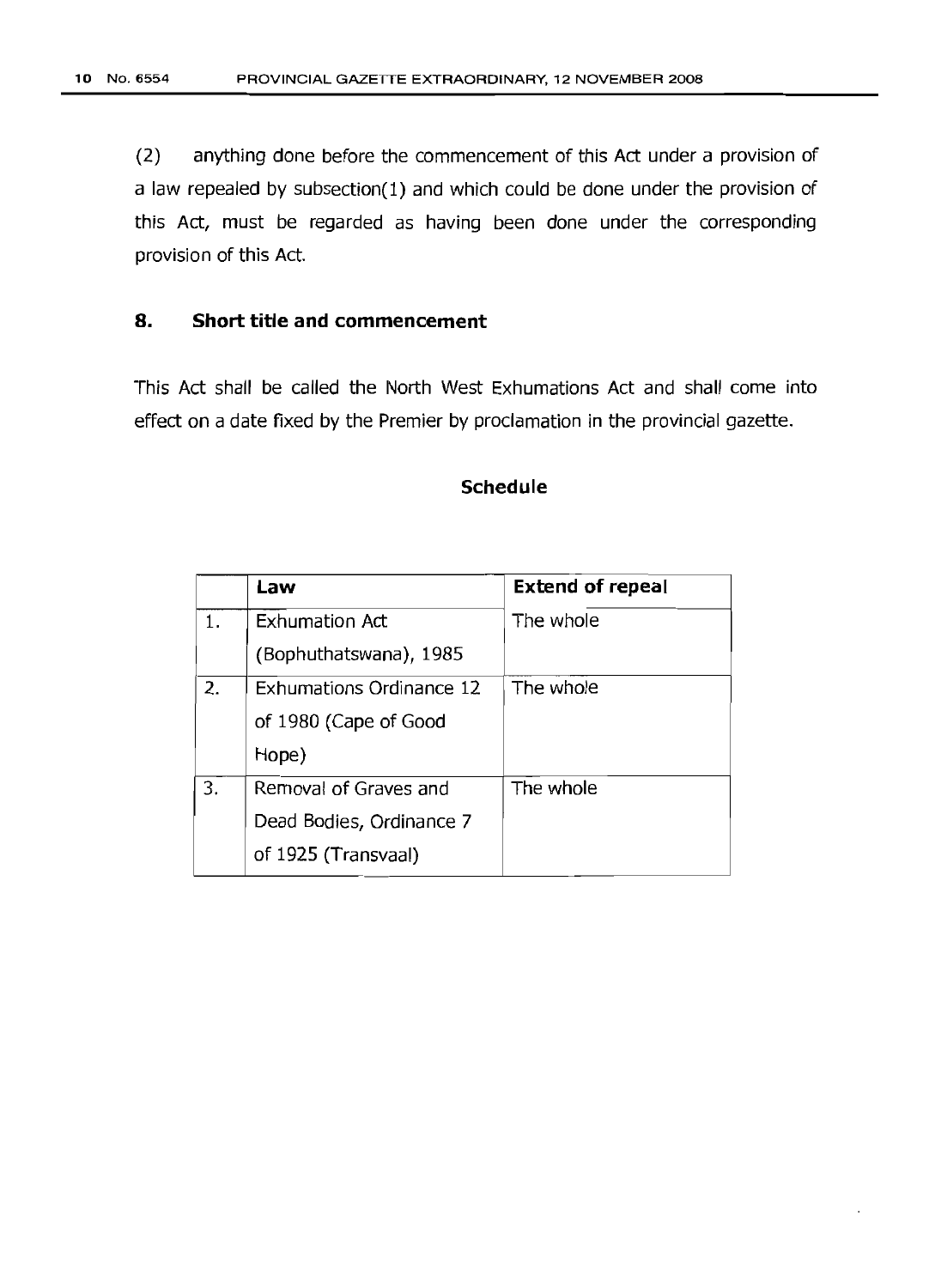### **MEMORANDUM TO THE EXHUMATION BIll**

#### 1. **Background**

- 1.1 The North West Province is borne of the Constitution of the Republic of South Africa Act, Act No. 108 of 1996 (the Constitution). It derives its role and functions from Chapter 6 of the Constitution. As a Province the North West enjoys legislative powers and or functions in terms of the provisions of section 104 of the Constitution.
- 1.2 The Province has been assigned, in terms of Proclamation 110 of 17 June 1994 the administration of the Exhumation Act (Bophuthatswana), Act No. 15 of 1985.
- 1.3 The latter legislation has become difficult to administer due to potential competition or conflict between Local Government and the Department of Health. The provision of burial sites generally is the competence of Local Government while exhumation, because of health related risks, is the competence of the Department of Health.
- 1.4 It became clear that this legislation should be passed to reaffirm the position of the Department of Health in matters related to exhumation and to repeal the old Act of 1985 as well as the Ordinances that were applicable to the Old Transvaal and Cape of Good Hope. Such Ordinances still apply in some parts of the North West Province as a result of the changes in geographical boundaries. The current situation therefore poses a challenge to the Province in that it has to apply three different pieces of legislation, hence there is a need to harmonise such pieces of legislation.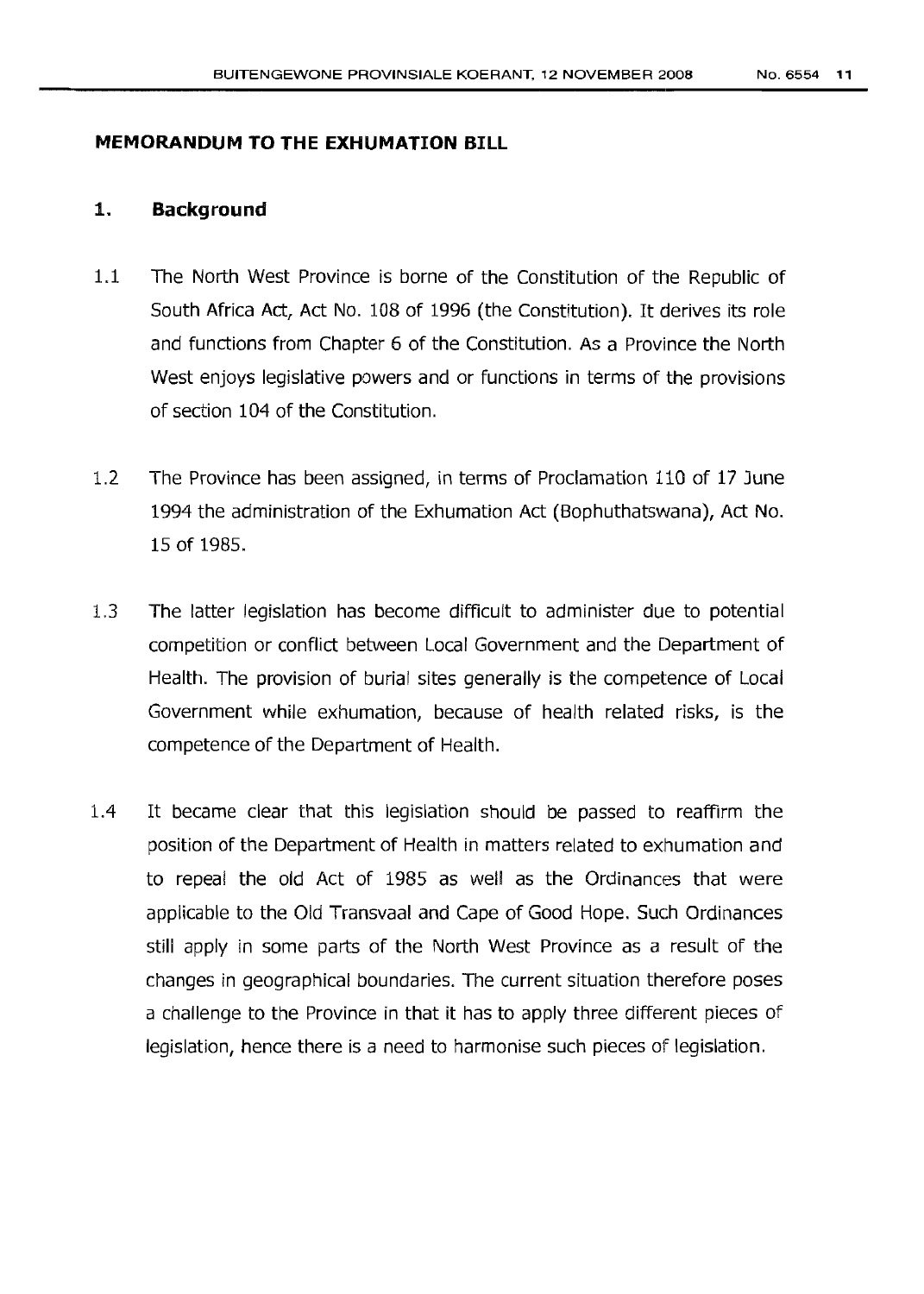#### 2. **Objects of the bill**

The bill seeks to provide for  $-$ 

- The repeal of the following pieces of legislation:
	- (a) The Exhumation Act, Act No. 15 of 1985;
	- (b) The Exhumation, Ordinance 12 of 1980;
	- (c) The Removal of Graves and Dead Bodies, Ordinance 7 of 1925.

#### 3. **Bodies consulted**

3.1 The Bill was presented to the North West Department of Developmental Local Government and Housing and the comments and inputs made by the said Department have been considered when the current draft was generated. South African Local Government Association (SALGA) was also consulted. Although not all its affiliates have given feedback on the provisions of the Bill, the association is comfortable with the Bill as it is.

The Provinces of Gauteng and Northern Cape were also consulted for purpose of striving to have uniformity with those provinces with regard to exhumation matters. Both provinces still apply the old Ordinances and do not have a post-apartheid legislation dealing with exhumation matters. Northern Cape has developed its first draft of the Exhumation Bill which looks substantially identical to the North West Exhumation Bill.

The other provinces with the exclusion of Eastern Cape also do not have post-apartheid legislation dealing with exhumation matters. Eastern Cape has a post-apartheid legislation dealing with Exhumation matters and the said legislation is substantially similar to the North West Exhumation Bill.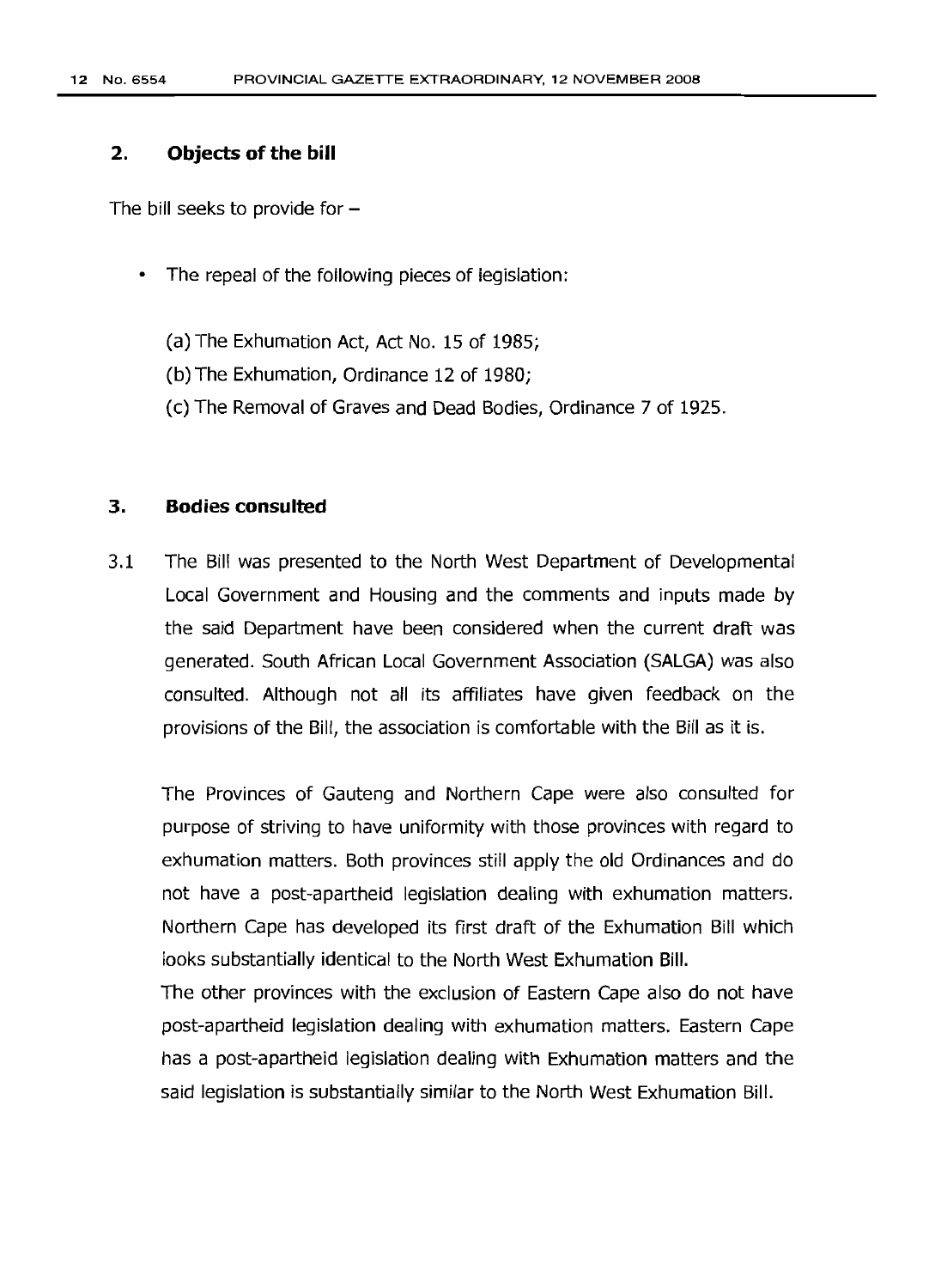3,2 A presentation was also made to the members of the Senior Management Staff in the Department of Health. This was necessitated by the fact that the Department was assigned functions to administer the Act by the Honourable Premier of the North West Province, Mrs B. E. E. Molewa.

# 4. **Provisions of the bill**

The Bill is a re-enactment of the old legislation promulgated during the Bophuthatswana Government. The entire legislation therefore contains the same or similar provisions with the old one, save for a few technical changes including resolution of a potential conflict between the Department of Health and the Department of Developmental Local Government and Housing.

# **Section** 1

Deals with definitions

# **Section** 2

Creates an offence for the desecrating destroying or damaging of grave or coffins; in which a human body is contained.

# **Section** 3

Makes provisions for the MEC to issue permits; upon application for the exhumation of a body buried in a grave. The section further provides for requirements; which requirements include, *inter alia,* approval by the local authority in whose area of jurisdiction the grave is situated.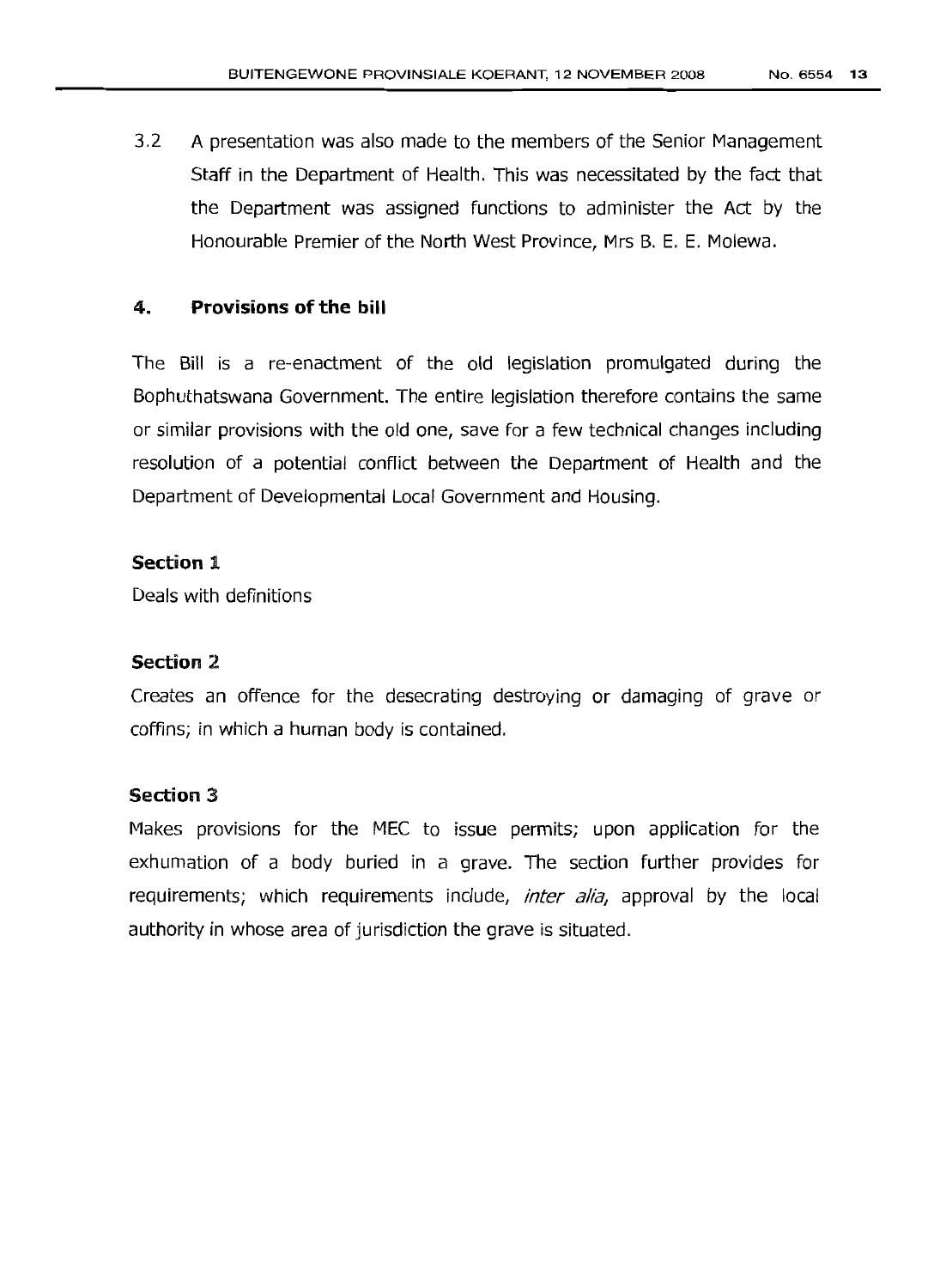### **Section 4**

Makes permission for exhumation given in terms of the repealed legislation prior to the coming into effect of the Bill, to be deemed to have been issued in terms of the Bill.

#### **Section 6**

Empowers the MEC to make regulations.

# **Section 7**

Provides for the repeal of pieces of old legislation that are contained in the schedule to the Bill.

#### **Section** 8

Provides for the Short title and commencement, and state that the Act will come into effect on a date to be proclaimed by the Premier.

#### 5. Implications

The implications of the Bill are divided into a category of three sub headings: -

#### 5.1 **Financial implication**

- 5.1.1 The Bill does not seek to introduce any new structures for the administration of this legislation. Departmental staff has been responsible for the consideration of applications in respect of exhumations. This position will be upheld.
- 5.1.2 The financial position of the Department will remain in its current form subject to the necessary budget adjustments from time to time.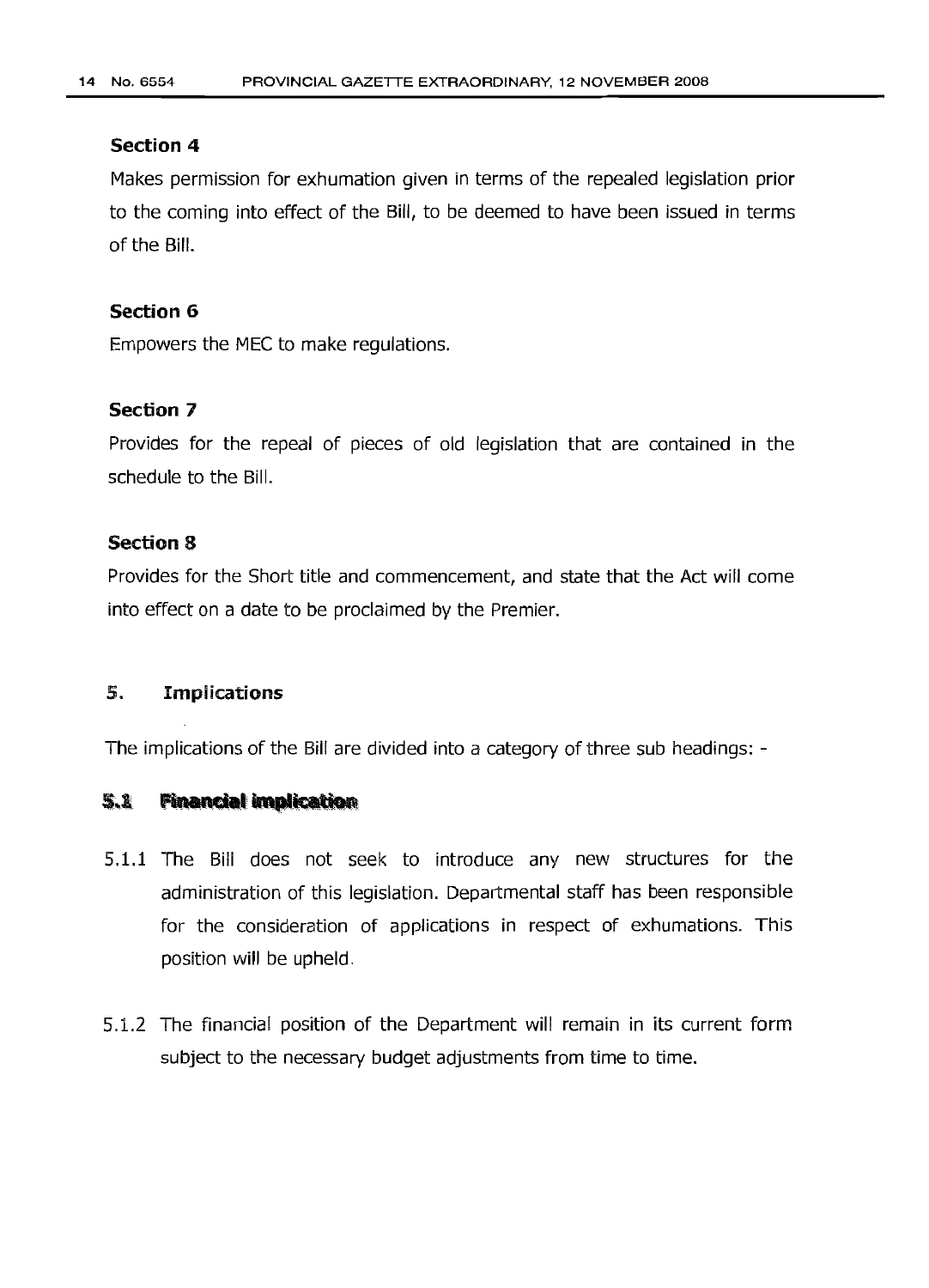#### $5.2$ **Personnel implications**

No new personnel implications are envisaged. Refer to clause 5.1.1 above.

# **5.3 Political**

The promulgation of this legislation will bring certainty as to who has the final say in respect of applications for exhumation. It will bury all potential competition that may result between the Department of Health and the Department of Developmental Local Government and Housing.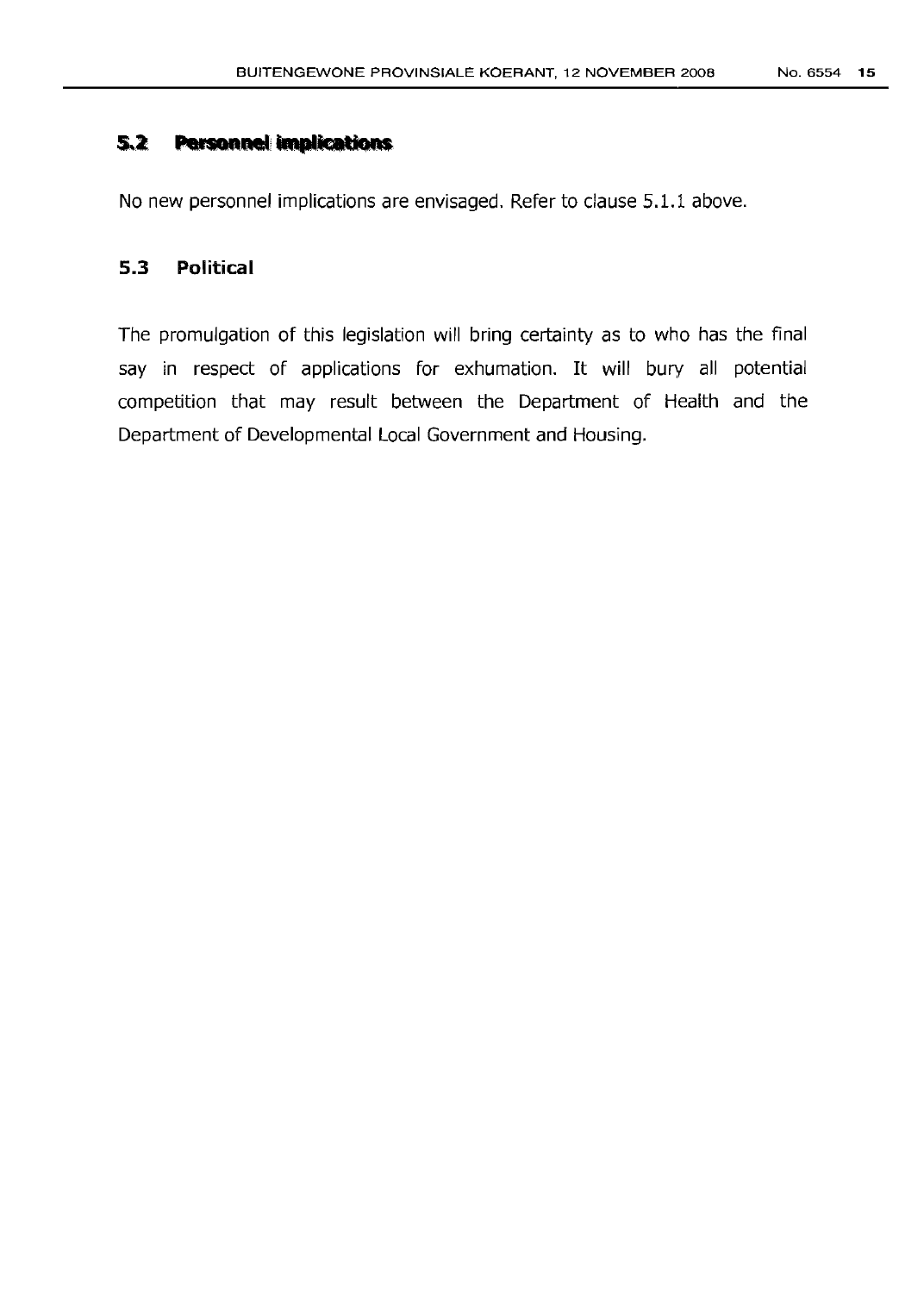#### **Molaotlhomo wa go epololwa ga baswi wa Bokone Bophirima**

Go lolamisa go epololwa Ie go fitlhiwa seswa ga bathe mo mabitleng Ie mo mafelong a mangwe a poloko; go phimola molawana wa go epololwa ga baswi wa 1985, Ie go tlamela mo mabakeng a tsamaelanang Ie seno.

#### **Dithulaganyo tsa dikarolo**

- 1. Ditlhaloso
- 2. Go nyadiwa ga mabitla
- 3. Kepololo ya ditopo
- 4. Netefaletso
- 5. Ditlolomolao
- 6. Melawana
- 7. Phimolo ya melao Ie ditshomarelo
- 8. Setihogo se se khutshwane ie tshimologo

### 1. **Ditlhaloso**

Mo molaong ono, mafoko a a latelang a tla nna Ie mafoko a a golaganngwang mo go ona, ntle Ie fa bokao bo tlhalosa sengwe se se farologaneng:-

"mmele" o kaya mmele wa motho yo o tlhokofetseng go akaretsa le  $-$ 

- (a) mmele wa lesea Ie Ie sa tswanq go tsholwa; Ie
- (b) masaledi mangwe Ie mangwe a motho;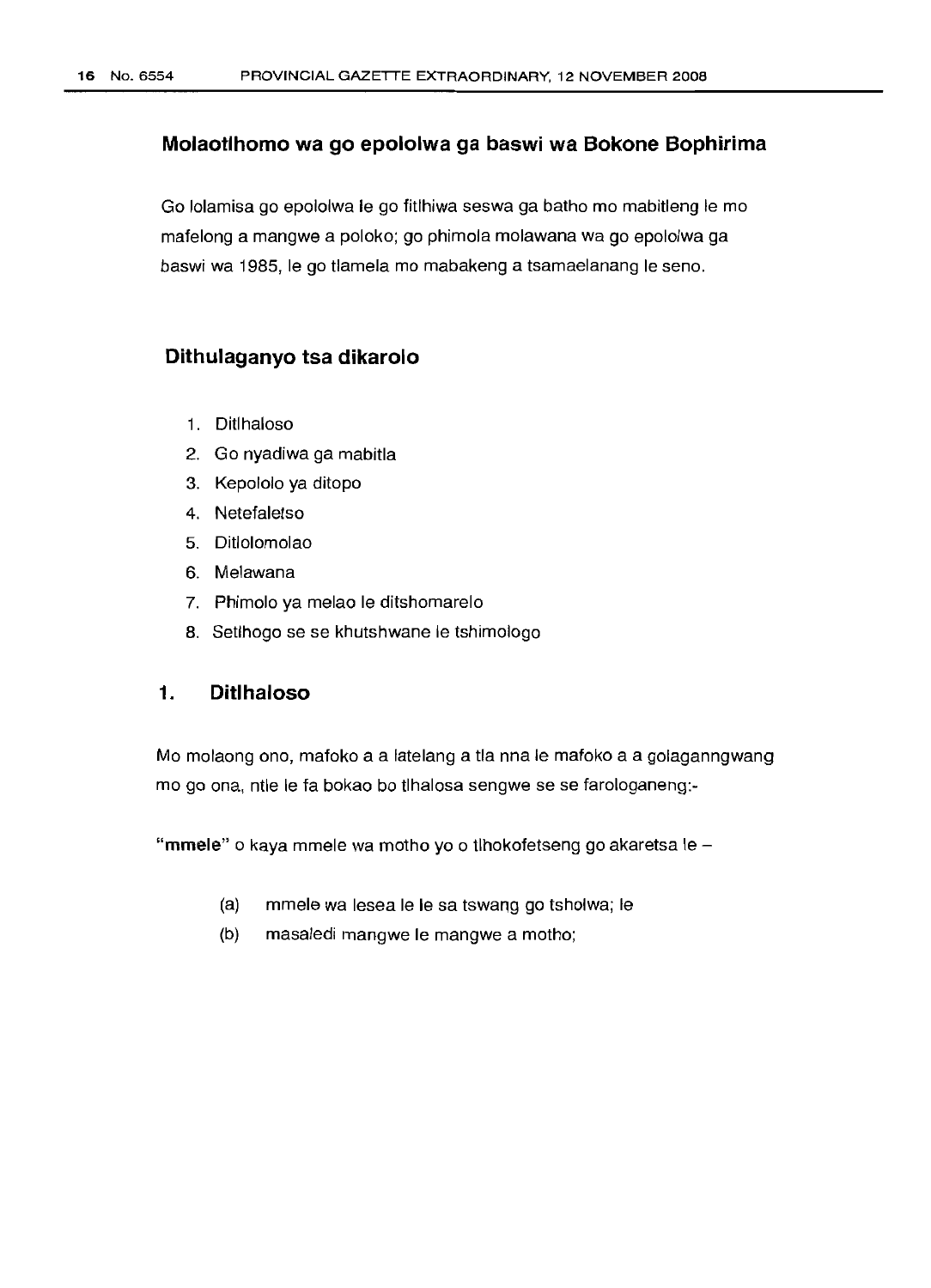"diphuphu" a kaya lefatshe lengwe Ie lengwe, e ka nna la botlhe kgotsa la poraefete, Ie na Ie lebitla kgotsa go feta, mme "Iebitla" Ie akaretsa-

- (a) lefelo lengwe Ie lengwe , Ie ka tswa Ie feletse kgotsa bontlhabongwe ba lona bo Ie kwa godimo kgotsa kwa tlase ga lefatshe, e bile e ka tswa e Ie la botlhe kgotsa la poraefete, mo setopo se fitlhiwang nakwana kgotsa go ikaeletswe go ka se fitlha sa leruri, e ka tswa e Ie ka lekase kgotsa sediriswa sengwe se se phuthelang kgotsa sepe, Ie,
- (b) segopotso sengwe Ie sengwe, letlapa, sefapano, mokwalo, moparego, legora, ketane, tsepamo kgotsa popego nngwe fela e tla nnang karolo kgotsa e golanngwa Ie lebitla.

"Leloko le **Ie** maikarabelo" go tewa leloko la kgotla khuduthamaga e e rweleng maikarabelo a boitekanelo.

# 2. Go nyadiwa ga mabitla

Go ya ka ditlamelo tsa molao mongwe le mongwe o amanang le go dira ka ditopo, ga go na motho ope yo 0 tla nyatsang, a senya kgotsa a tlhatlhamolola-

- (a) lebitla mo diphuphung, kgotsa
- (b) lekase, sediriswa se se tsholang masaledi a motho yo 0 lorafaditsweng, kgotsa sediriswa sengwe se se phuthelang se se tsentseng setopo se se iseng se fitlhiwe kgotsa go tlhola Ie ga e Ie go letlelela lebitla, lekase, sediriswa se se tsholang masaledi a motho yo 0 lorafaditsweng, kgotsa sediriswa sengwe se se phuthelang seo go ka nyadiwa, go ka senngwa kgotsa go ka tlhatlhamololwa.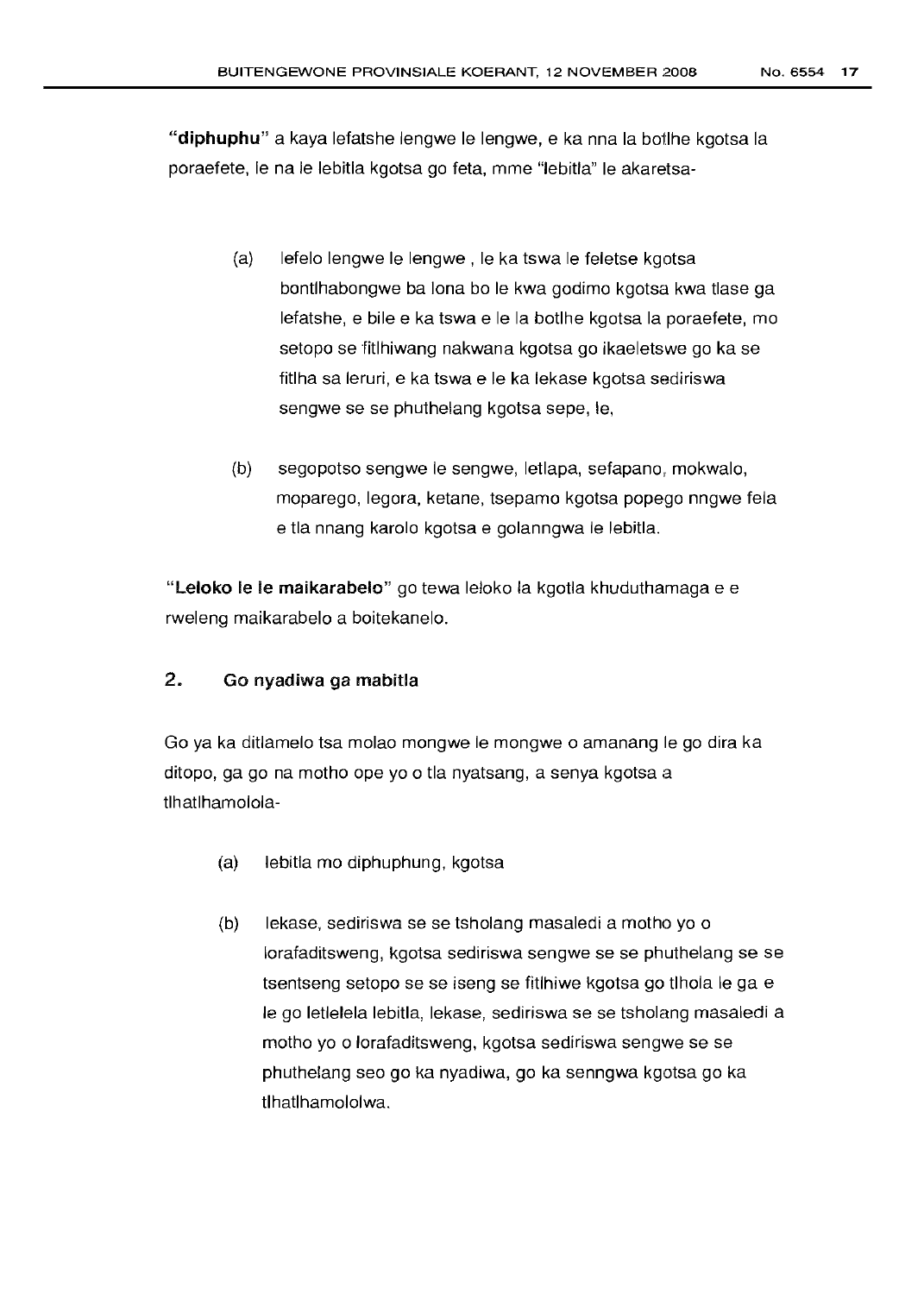#### **3. Go epololwa ga ditopo**

(1) Go ya ka ditlamelo tsa molao mongwe Ie mongwe 0 amanang Ie go dira ka ditopo, ga go na motho ope yo 0 tla epololang, a kgoreletsa, a tlosa kgotsa a fitlha seshwa setopo sengwe mo diphuphung kgotsa a tlhola Ie ga e Ie go letlelela gore setopo sengwe se ka epololwa, se ka kgorelediwa, se ka tlosiwa kgotsa sa fitlhiwa seshwa-

- (a) ntle pele ga thebolo e e kwadilweng ya leloko Ie Ie Maikarabelo; mme
- (b) legale ka tatelano ya mabaka ano seno se ka dirwa ke leloko Ie Ie Maikarabelo kgotsa motho yo 0 tlhophilweng ke leloko Ie Ie Maikarabelo;
- (2) Motho mongwe Ie mongwe yo 0 eletsang go bona thebolo e e kwadilweng eo e tlhalosiwang ke karolwana (1) (a) 0 tla dira kopo e kwadilweng-
	- (a) mme mo kopong eo o tla-
		- (i) tlhalosa kwa setopo se se tIiIeng go epololwa, go kgorelediwa, go tlosiwa kgotsa go fitlhiwa seshwa se fithilweng teng Ie kwa setopo seo se tshwanelwang ke go ya go fitlhwa seshwa teng;
		- (ii) tlhalosa mabaka a tshitshinyo ya kepololo, kgoreletso, tloso Kgotsa phitlho seshwa; mme a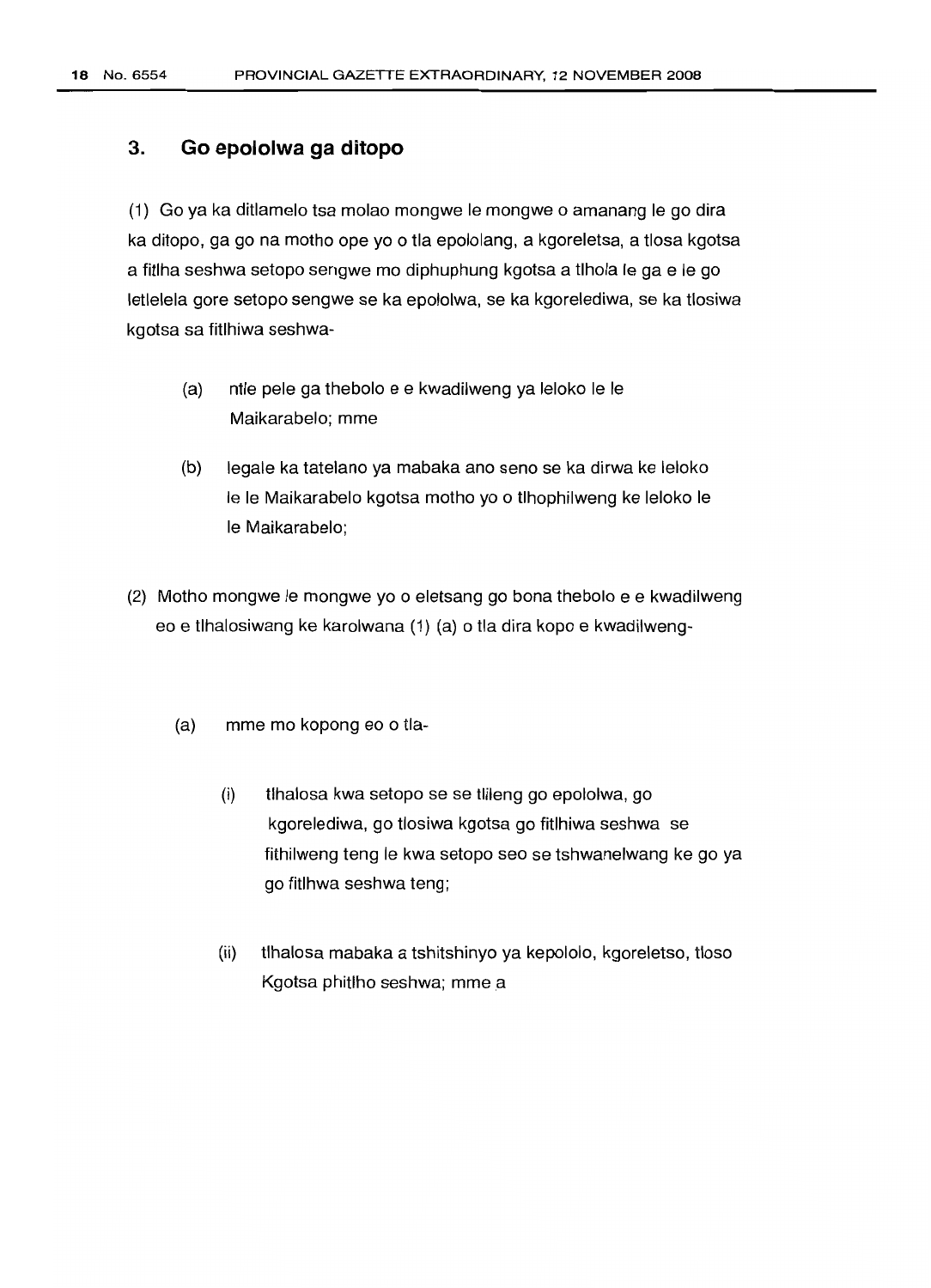- (iii) tlhalosa mekgwa e tshwanetseng go salwa morago Ie tlhokomelo e tshwanetseng go nna teng go thibela go tsenya boitekanelo ba bathe mo kotsing kgotsa kgopiso e e ka tlhagelelang, mme
- (b) mmogo Ie kopo eo-
	- (i) a tlhagise lekwalo la ngaka Ie bontshang letlha Ie sebako sa lose kgotsa khopi e kanetsweng ya setifikeiti seo;
	- (ii) a t1hagise thebolo e e kwadilweng ya-
		- (aa) mmasepala wa selegae 0 nang Ie taolo ya lefelo Ie setopo se fitlhilweng mo go Iona Ie kwa se yang kgotsa kwa go tsitsinngwang gore se ye go fitlhelwa seshwa teng; Ie
		- (bb) bothati ba diphuphu, lekgotla la bogosi kgotsa motho mongwe yo 0 tlhokomelang mabitla a setopo se se amegang se fitlhilweng teng Ie kwa go tsitsinngwang gore se fitlhelwe seshwa teng;
		- (iii) a tlhagise thebolo e e kwadilweng ya-
			- (aa) monna kgotsa mosadi wa moswi yo 0 ameqanq:
			- (bb) fa monna kgotsa mosadi wa gagwe a se teng, ngwana yo mogolo wa moswi yo 0 amegang;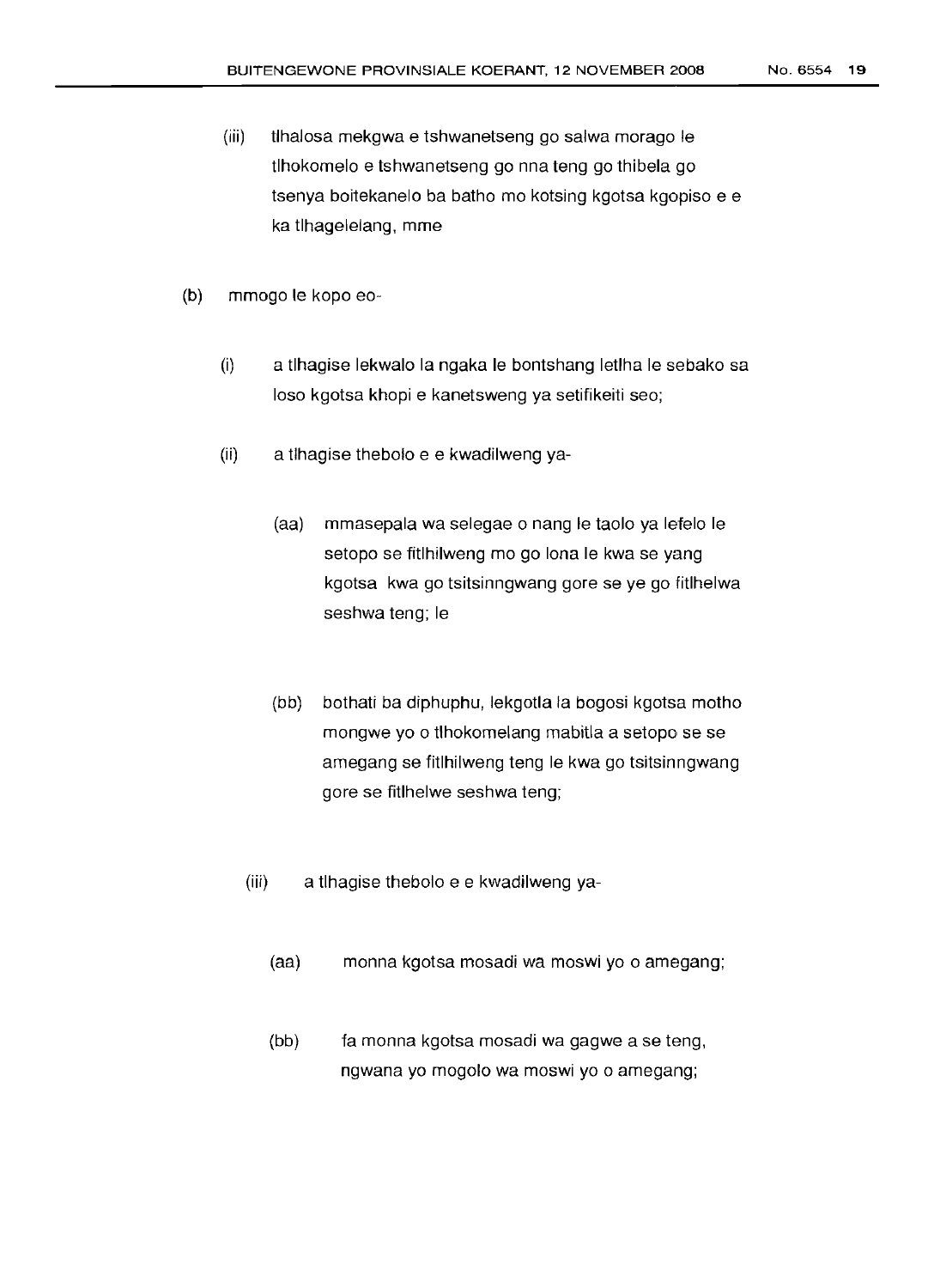- (cc) fa ngwana yo mogolo a se teng, motsadi wa moswi yo 0 amegang;
- (dd) fa motsadi yoo a se teng, mogolowe wa monna Kgotsa wa mosadi wa moswi yo 0 amegang; kgotsa
- (ee) fa mogolowe yoo wa monna kgotsa wa mosadi a se teng, mogolo yo 0 gaufi wa lesika la moswi yo 0 amegang; le
- (iv) fa e Ie gore diphuphu tse setopo se se amegang se fitlhilweng teng kgotsa kwa go tsitsinngwang gore se fitlhelwe seshwa teng di mo tlase ga taolo kgotsa tsamaiso ya mokgatlo wa sedumedi, kgotsa e Ie diphuphu tse e leng gore ke tsa botsamaisi ba setlhopha sengwe sa bodumedi bo na Ie kgatlhego e e itlhophileng, tlhagisa thebolo e e kwadilweng ya mokgatlo yoo wa sedumedi kgotsa botsamaisi.

(3) Mo lekwalo la ngaka kgotsa thebolo e e kwadilweng e e tlhalosiwang ke karolwana ya (2) e seyo kgotsa e sa kgona go fitlhelelwa kgotsa e sa neelwa, kopo e e kwadilweng e tlhalosiwang ke karolwana eo e tla isiwa ka-

- (a) dintlha ka bottalo tsa matsapa a a dirilweng go ka fitlhelela setifikeiti kgotsa thebolo eo; Ie
- (b) mabaka a tlhalosang go retelelwa ga go fitlhelela setifikeiti kgotsa thebolo eo a seka a thibela go neelwa ga thebolo e e kwadilweng go ya ka karolwana ya (1) (a).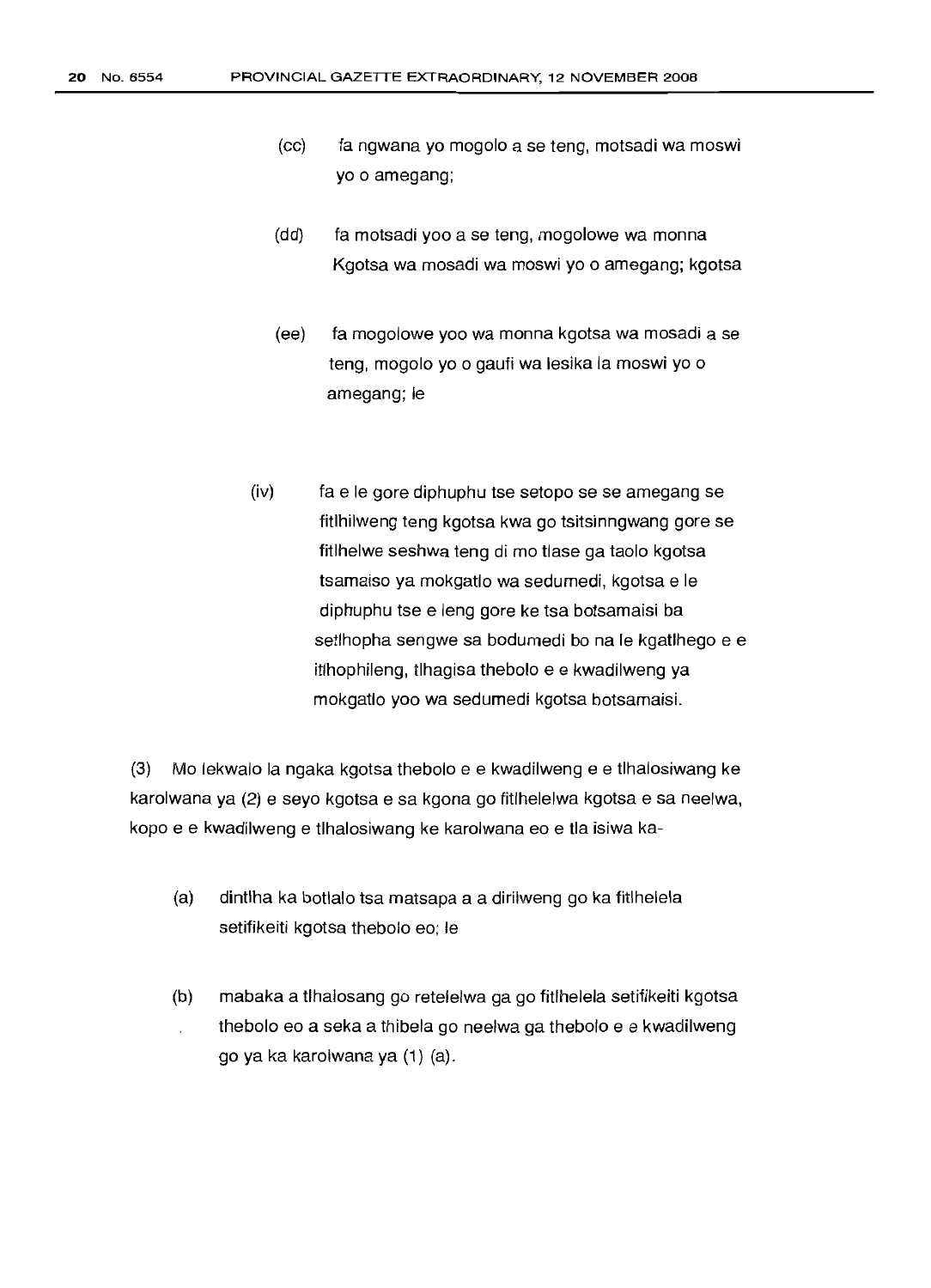(4) Go ya ka karolwana ya (1) (a) thebolo nngwe Ie nngwe e e kwadilweng e ka neelwa fa leloko Ie Ie Maikarabelo Ie ka bona go Ie botlhokwa kgotsa go tlhokagala mo maemong ao, mme pele ga leloko Ie Ie maikarabelo Ie dira thebolo Ie tshwanetse go-

- (a) go farologanya maemo mangwe Ie mangwe a amogelwang; mme
- (b) a amogele maemo a tlaleletso mo thebolong eo.

### 4. **Netefaletso**

Tetla e nngwe Ie e nngwe e rebolwang ke leloko Ie Ie Maikarabelo kgotsa mo boemong ba gagwe pele ga tshimologo ya molao ono, mme e ikaya go dumela kepololo, kgoreletso, tloso kgotsa phitlho seshwa ya setopo e tla kaiwa gore e rebotswe semmuso. E bile molawana mongwe le mongwe o diragadiwang kgotsa selo sengwe se se dirwang ka ntlha Ie ka tsamaiso ya tetla eo e tla kaiwa gore e dirilwe kgotsa e diragaditswe semmuso.

# 5. **Ditlolomolao**

Motho mongwe Ie mongwe yo 0 sa tlotleng tshiamelo ya karolo 2 kgotsa karolo 3(1) kgotsa yo 0 palelwang ke go tsamaisana Ie maemo mangwe a tlhalosiwang ke karolo ya 3(1) 0 tla bonwa molato wa tlolo molao mme 0 tla atlholelwa:

- (1) dikgwedi tse di sa feteng thataro mo kgolegelong; kgotsa
- (2) tuediso ya madi; kgotsa
- (3) dikotlhao tseo ka bobedi.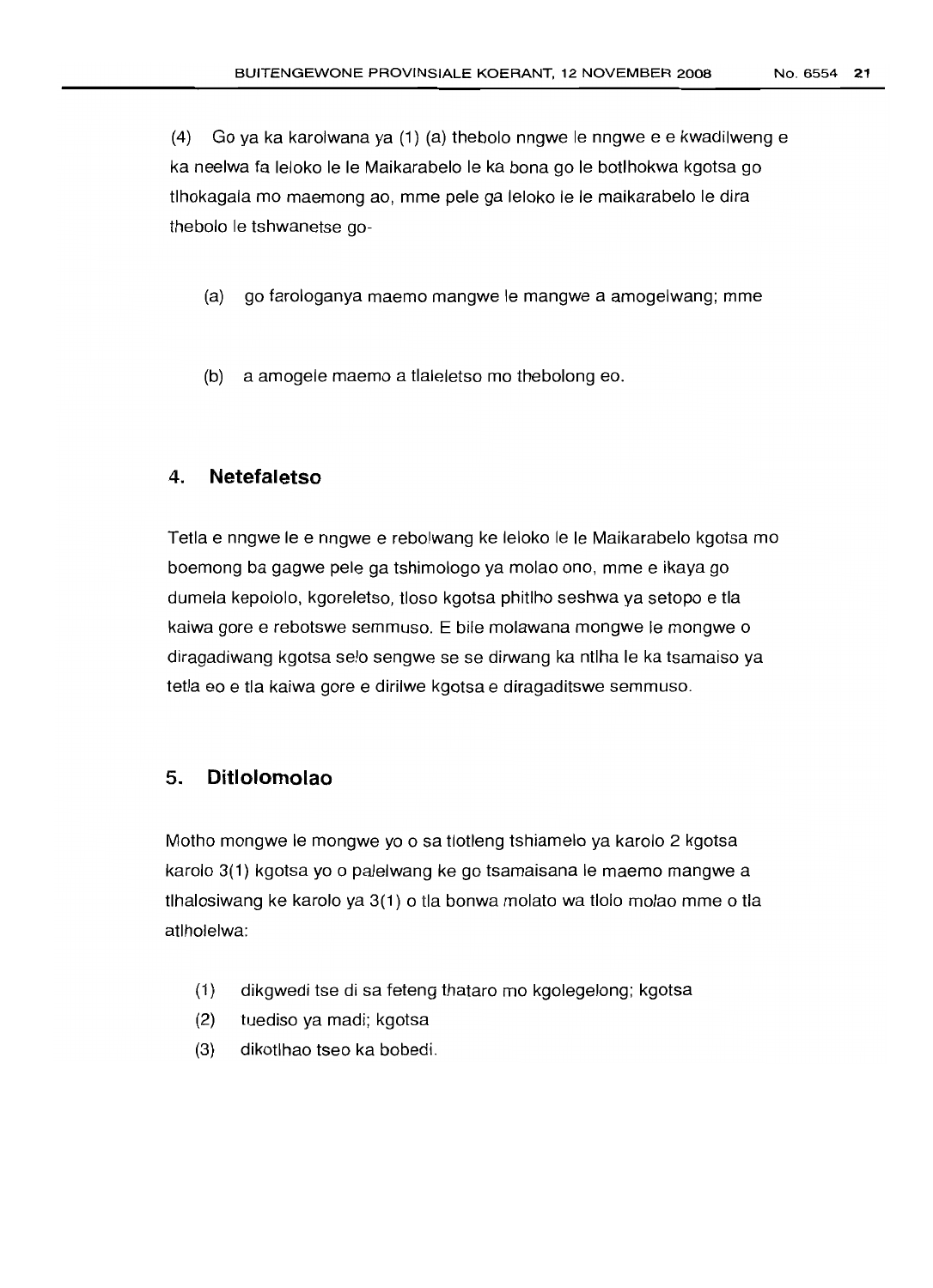#### 6. Melawana

Leloko Ie Ie Maikarabelo Ie ka dira melawana eo a e kayana e Ie botlhokwa malebana le:-

- (a) kepololo; kgotsa
- (b) go fitlhwa seshwa

ga ditopo.

### 7. Phimolo ya melao le ditshomarelo

- (1) Melao e e kailweng mo kholomong ya bobedi ya mametlelelo ya phimolwa go ka atolosediwa go tlhagelela mo kholomong ya bobedi ya mametlelelo.
- (2) Sengwe Ie sengwe se dirilweng pele ga tshimologo ya Molao one mo tlase ga tshiamelo ya karolwana (1) Ie se se tla diriwang mo tlase ga tshiamelo ya Molao ono, se tshwanetse go kaiwa jaaka se se dirilweng mo tlase ga tshiamelo e e tsamaelanang Ie Molao ono.

#### 8. Setihogo se se khutshwane Ie tshimologo

Molao one 0 tla bidiwa Molao wa go epololwa ga baswi wa Bokone Bophirima, mme 0 tla tsena tirisong ka letlha Ie Ie tla itsisewanq ke Tonakgolo ka kgoeletso mo lekwalong la semmuso la porofense.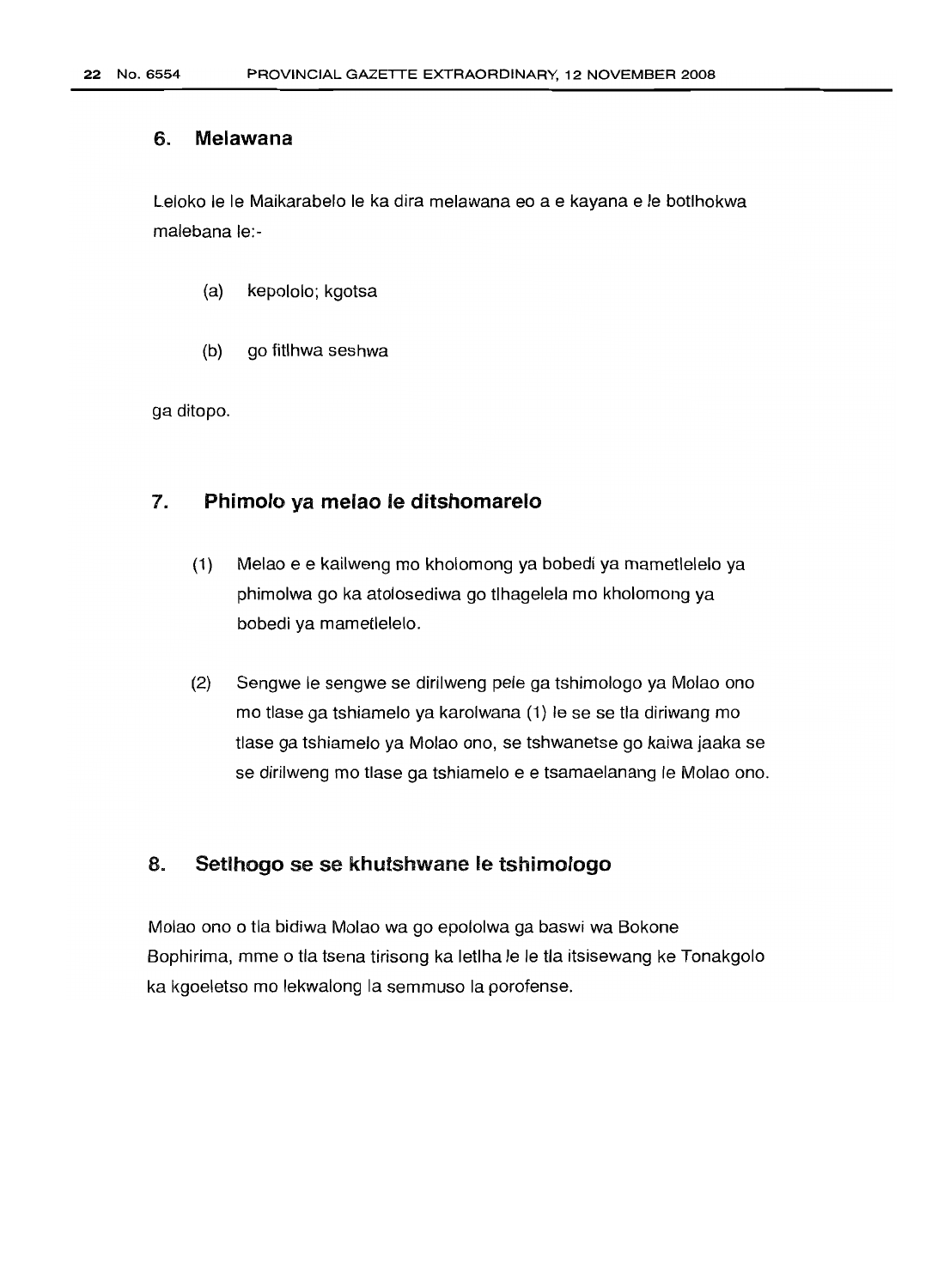|    | Molao                                 | O phimotswe go fitlha kae |
|----|---------------------------------------|---------------------------|
|    | Molao wa go epolola baswi             | Molao otlhe               |
|    | (Bophuthatswana), 1985                |                           |
| 2. | Molawana wa go epolola baswi wa bo 12 | Molao otlhe               |
|    | wa 1980 (Cape of Good Hope)           |                           |
| 3. | Tloso ya diphuphu le ditopo, molawana | Molao otlhe               |
|    | wa bo 7 wa 1925 (Transvaal)           |                           |
|    |                                       |                           |

I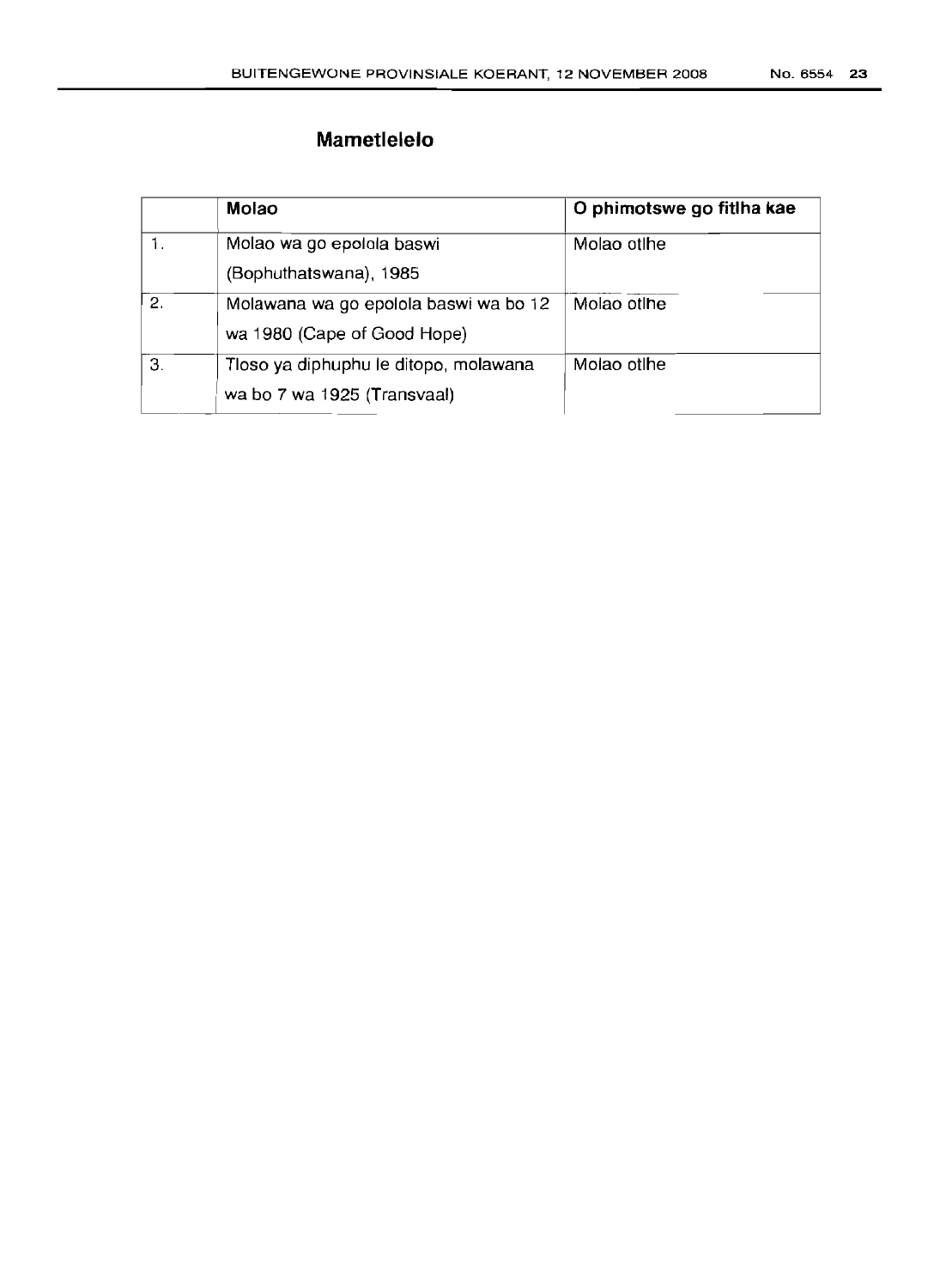#### **NOORDWES WETSONTWERP OP OPGRAWINGS, 2008**

Om die opgrawing en herbegrawing van menslike liggame van grafte en ander plekke van begrawing te reguleer; om die Wet op Opgrawings , 1985, te herroep en te voorsien vir sake daarmee gemoeid

#### **Rangskikking van Afdelings**

- 1. Woordomskrywings
- 2. Grafskending
- 3. Opgrawing van Liggame
- 4. Bekragtiging
- 5. Oortredings
- 6. Regulasies
- 7. Herroeping van Wette en Voorbehoude
- 8. Kart Titel en Aanvang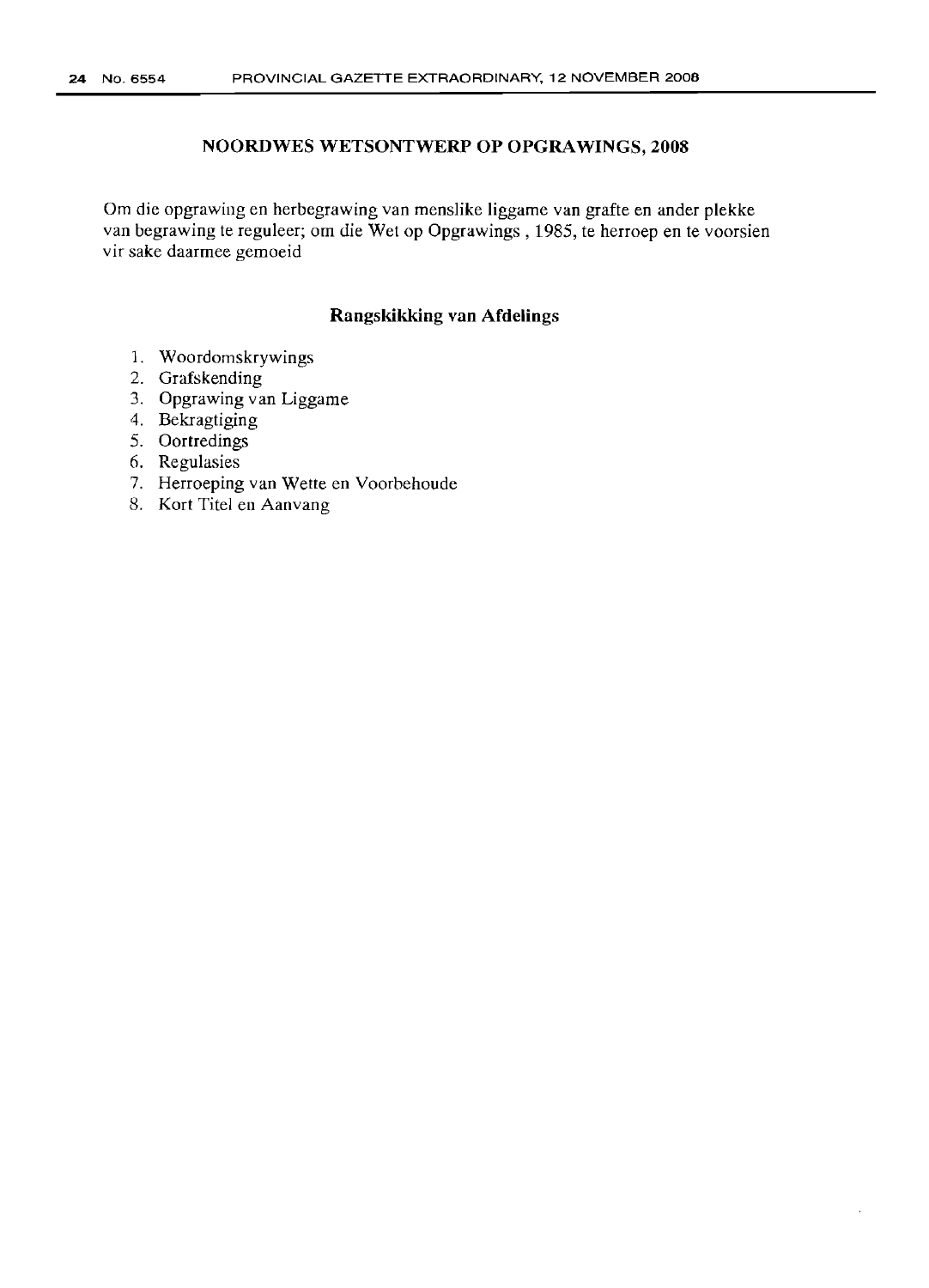#### 1. Woordomskrywings

In hierdie Wet sal die volgende woorde, behalwe as die inhoud andersins aandui, die volgende beteken:-

Aanspreeklike Lid beteken die Lid van die Uitvoerende Raad verantwoordelik vir Gesondheid

Begraafplaas beteken enige land, hetsy openbaar of privaat, een of meer grafte bevat en "graf" sluit in:-

- a) Enige plek, hetsy heeltemal of gedeeltelik bo of onder grondviak is, hetsy openbaar of privaat, waar 'n liggaam permanent begrawe is, hetsy in 'n kis of ander houer al dan nie; en
- b) Enige monument, grafsteen, kruis, grafskrif, reeling, omheining, ketting, of oprigting van enige struktuur van watter aard ook al wat bybehorend tot 'n graf is.

Liggaam beteken die afgestorwe menslike liggaam en sluit in:-

- a) Die liggaam van 'n doodgebore kind; en
- b) Enige menslike oorskot.

# 2. Grafskending

Onderhewig aan die bepalings van enige ander Wet met betrekking tot die verwydering van liggame, sal geen persoon die volgende skend, vernietig of beskadig:-

- a) 'n Graf in 'n begraafplaas; of
- b) 'n Kis, kruik of enige ander houer wat 'n liggaam bevat wat nie permanent begrawe is nie, of veroorsaak of toelaat dat so 'n graf, kis, kruik of enige ander houer geskend, vernietig of beskadig word.

#### 3. Opgrawing van Liggame

- (1) Onderhewig aan die bepalings van enige ander Wet met betrekking tot die verwydering van liggame, sal geen persoon enige liggaam opgrawe, steur, verwyder of herbegrawe in 'n begraafplaas of veroorsaak of toelaat dat so 'n liggaam opgegrawe, versteur, verwyder of herbegrawe word nie:
	- a) Sonder die voorafgaande skriftelike toestemming van die Aanspreeklike Lid nie; en
	- b) Anders as in ooreenstemming met sulke voorwaardes soos opgele deur die Aanspreeklike Lid of sy/haar benoemde.
- (2) Enige persoon wat skriftelike toestemming verlang soos oorweeg in onderafdeling (1)(a) sal skriftelik aansoek doen en sal:
	- a) In so 'n aansoek:-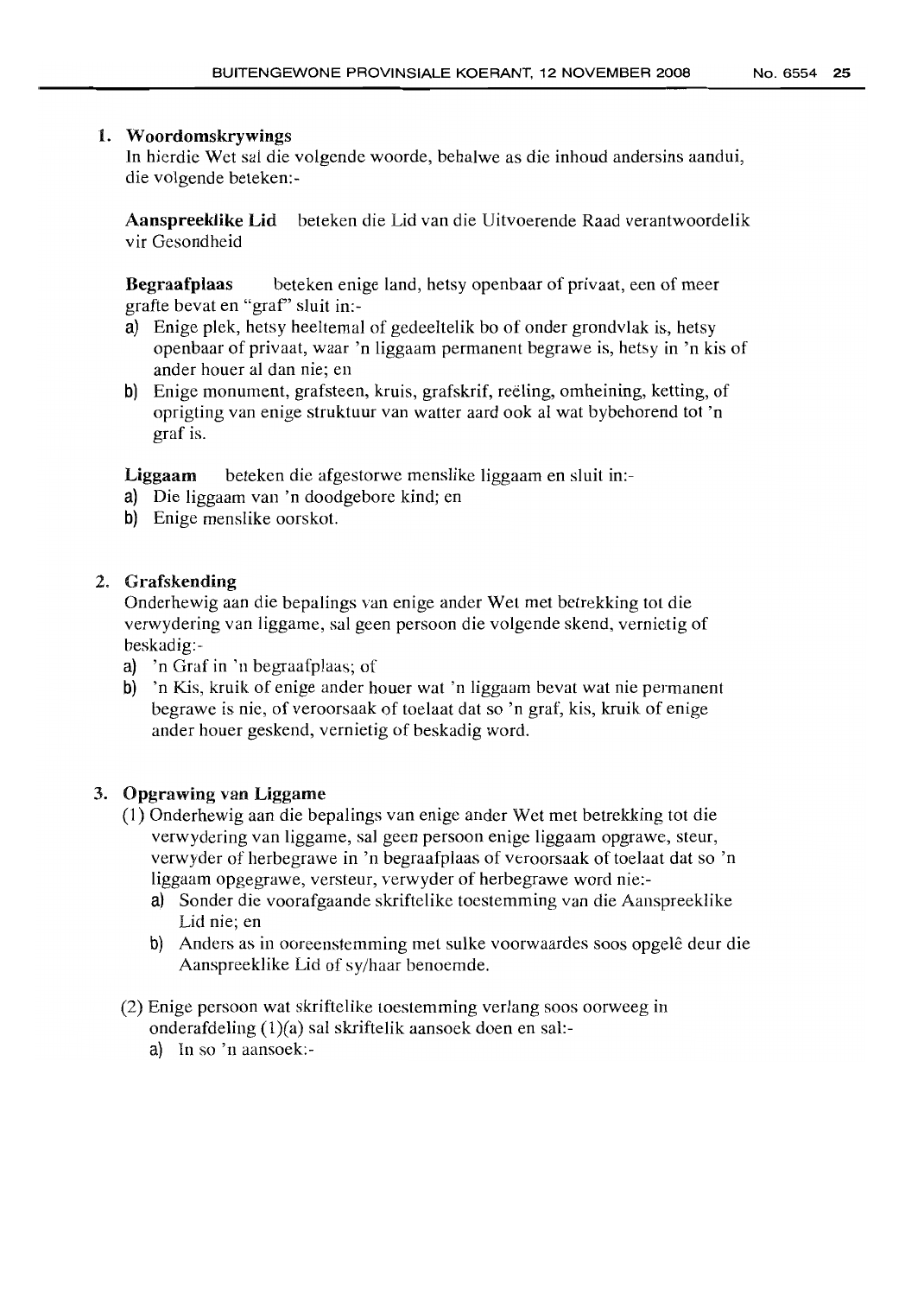- (i) Verklaar word waar die liggaam wat opgegrawe, versteur, verwyder of herbegrawe moet word, begrawe is en waar die voorgestelde herbegrawing moet plaasvind;
- (ii) Die redes verklaar vir die voorgestelde opgrawing, versteuring, verwydering of herbegrawing;
- (iii) Die spesifieke voorgestelde metodes vir goedkeuring voorle asook die voorsorgmaatreëls om te neem om te verhoed dat enige gesondheidsgevaar of rede vir aanstoot ontstaan.
- b) Tesame met so 'n aansoek.-
	- (i) 'n Mediese sertifikaat of gesertifiseerde afskrif van so 'n sertifikaat indien as bewys van datum en oorsaak van afsterwe
	- (ii) Skriftelike toestemming inhandig van:
		- aa) Die plaaslike munisipaliteit in wie se regsgebied die betrokke liggaam begrawe is of herbegrawe moet word;
		- bb) Die begraafplaas owerheid, tradisionele raad, of enige ander persoon in beheer van die begraafplaas waar die betrokke liggaam begrawe is of herbegrawe moet word.
	- (iii) Skriftelike toestemming inhandig van:
		- aa) Die oorlewende gade van die betrokke afgestorwe persoon;
		- bb) lndien geen oorlewende gade, dan 'n volwasse kind van die betrokke afgestorwe persoon;
		- cc) Indien geen volwasse kind, dan 'n ouer van die betrokke afgestorwe persoon;
		- dd) Indien geen ouer, dan 'n volwasse broer of suster van die betrokke afgestorwe persoon;
		- ee) Indien geen volwasse broer of suster dan die naaste beskikbare volwasse familielid van die betrokke afgestorwe persoon.
	- (iv) Indien die begraafplaas waar die betrokke liggaam begrawe is of herbegrawe moet word, behoort aan of onder beheer staan van 'n godsdienstige instelling, of as 'n begraafplaas waar die beheerliggaam of enige bepaalde godsdienstige groep 'n persoonlike belang het, moet skriftelike toestemming van so 'n godsdienstige groep of beheerliggaam ingedien word.
- (3) Indien enige mediese sertifikaat of skriftelike toestemming soos oorweeg in onderafdeling (2) nie verkry is nie of nie verkrygbaar is nie of bewillig is nie, sal die skriftelike aansoek soos oorweeg in daardie onderafdeling vergesel wees van volledige:
	- a) Besonderhede van die pogings aangewend om so 'n sertifikaat of toestemming te verkry; en
	- b) Rede waarom die onverrnoe om so 'n sertifikaat of toestemming te verkry nie die bewilliging van 'n skriftelike toestemming moet uitsluit in terme van onderafdeling  $(1)(a)$  nie.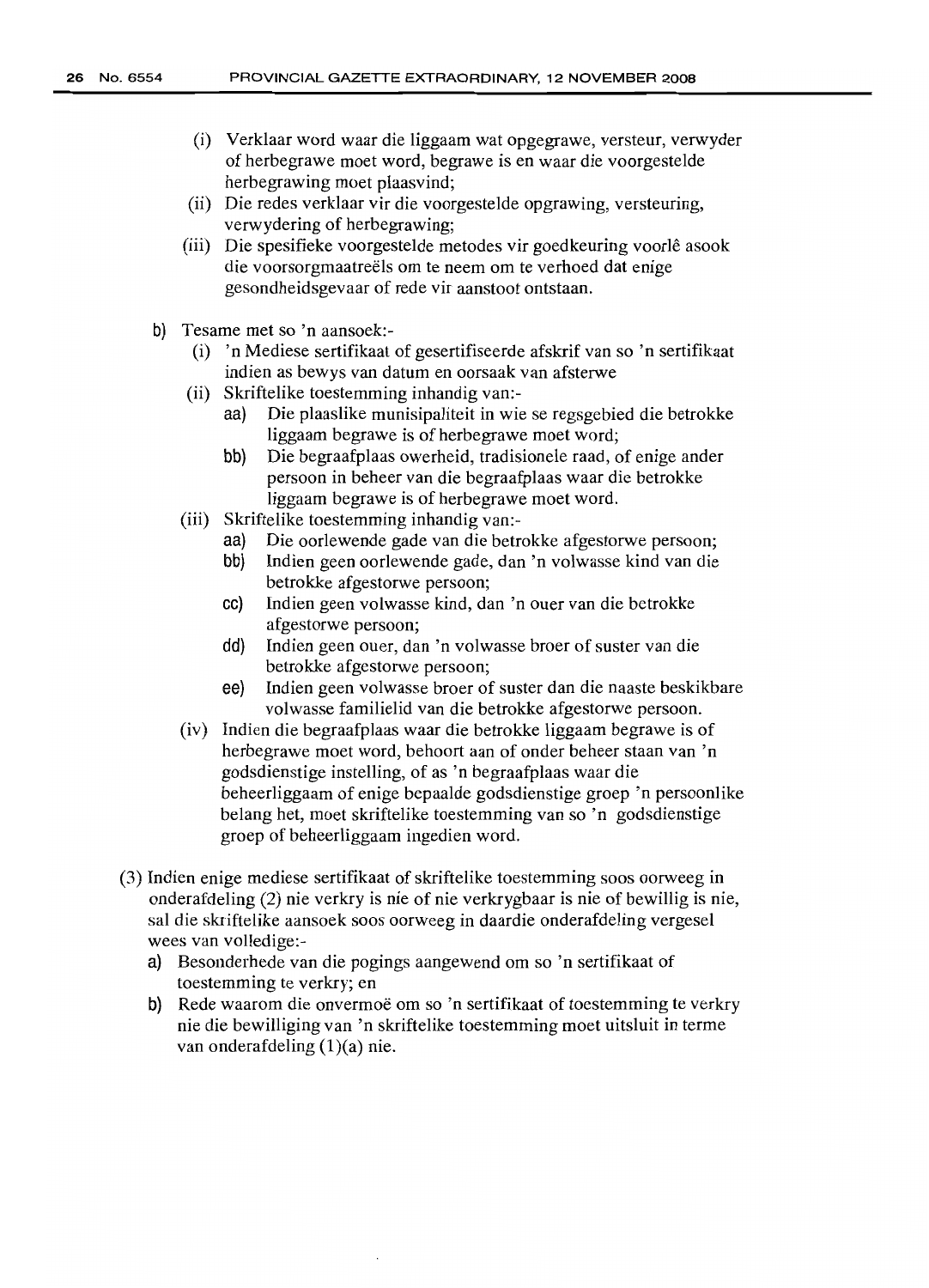- (4) Enige skriftelike toestemming in terme van onderafdeling  $(1)(a)$  mag toegestaan word onderhewig aan sulke voorwaardes soos goed of nodig geag deur die Aanspreeklike Lid en hy of sy mag, voordat gehandel is op so 'n toestemming:
	- a) Enige voorwaarde soos voorgeskryf, wysig; en
	- b) Addisionele voorwaardes voorskryf ten opsigte van so 'n toestemming.

### 4. Bekragtiging

Elke permit uitgereik deur die Aanspreeklike Lid of om sy ontwil, voor die aanvang van die Wet, en met die bedoeling om die opgrawing, versteuring, verwydering of herbegrawing van 'n liggaam te magtig, sal beskou word as regmatig uitgereik en enige handeling daarna, in ooreenstemming met so 'n permit, sal beskou word as regmatig uitgevoer of gedoen.

#### 5. Oortredings

Enige persoon wat enige bepalings van afdeling (2) of afdeling (3) (1) oortree of versuim om enige voorwaardes soos oorweeg in gedeelte (3)(1)(b) na te kom, sal skuldig wees aan 'n oortreding en sal met skuldigbevinding onderhewig wees aan:-

- a) Tronkstraf vir 'n periode nie langer as ses maande nie; of
- b) 'n Boete; of
- c) Beide tronkstraf en 'n boete.

#### 6. Regulasies

Die Aanspreeklike Lid mag enige regulasie maak wat hy of sy nodig mag ag met betrekking tot:-

- a) Die opgrawing; of
- b) Hcrbegrawing

van liggame.

#### 7. Herroeping van Wette en Voorbehoude

- (1) Die Wette genoem in die 2de kolom van die Skedule word hierdeur herroep tot die mate soos uiteengesit in die 3de kolom van die Skedule.
- (2) Enige iets gedoen voor die aanvang van hierdie Wet onder die bepalings van 'n Wet herroep deur onderafdeling (1) en wat gedoen kan word onder die bepalings van hierdie Wet, moet beskou word as gedoen onder die ooreenstemmende bepalings van die Wet.

# 8. Kort Titel en Aanvang

Hierdie Wet sal bekend staan as die Noordwes Wet op Opgrawings en sal in werking tree op 'n datum vasgestel deur die Premier van die Provinsie deur 'n kennisgewing in die Staatskoerant.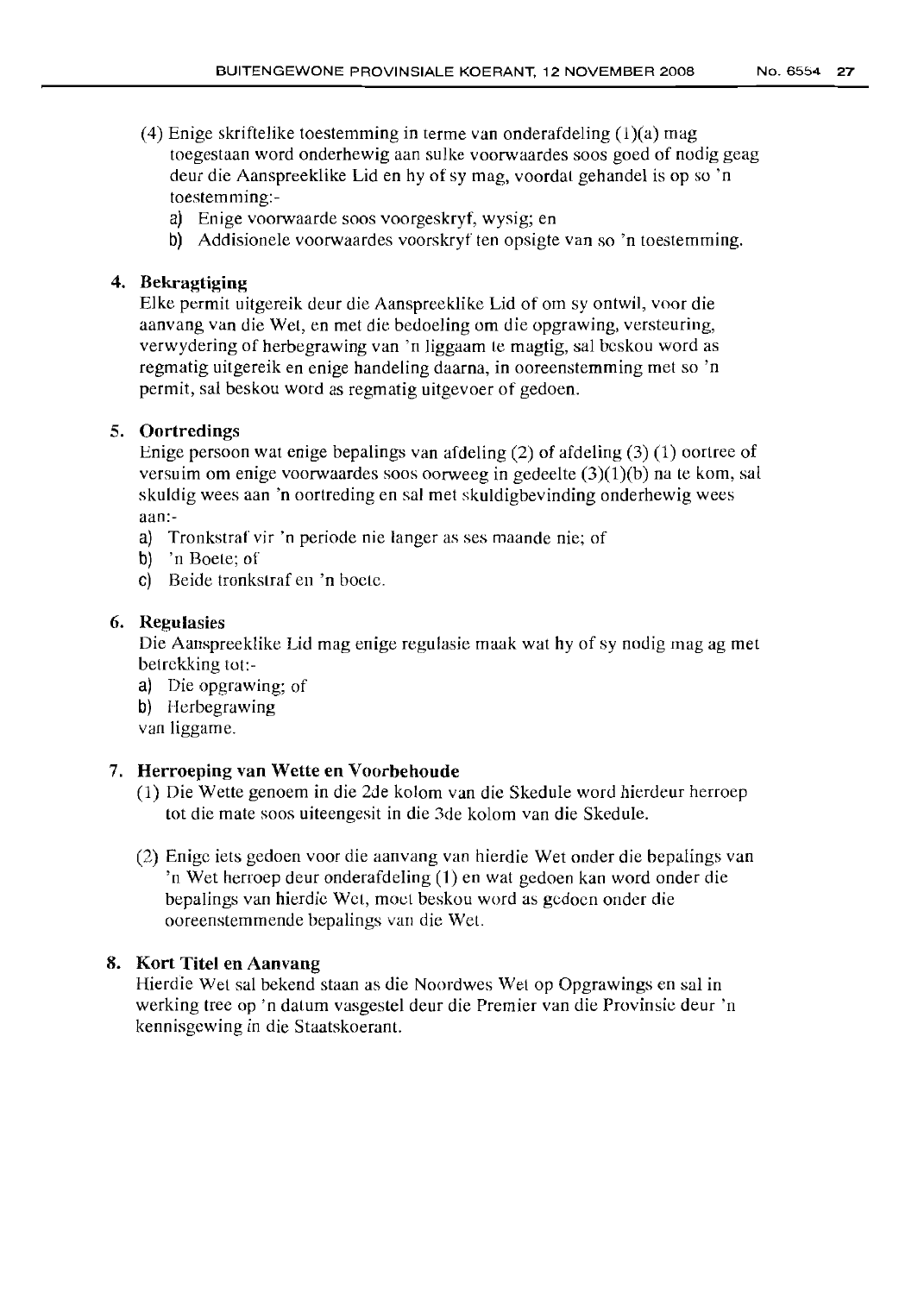| NO. | WET                                                                                       | <b>OMVANG VAN</b><br><b>HERROEPING</b> |
|-----|-------------------------------------------------------------------------------------------|----------------------------------------|
| 1   | Wet op Opgrawings<br>(Bophuthatswana) 1985                                                | Die Wet in sy geheel                   |
| 2   | Opgrawings Ordonnansie<br>12 van 1980 (Kaap de<br>Goeie Hoop)                             | Die Wet in sy geheel                   |
| 3   | Verwydering van Grafte en<br>Afgestorwe Liggame,<br>Ordonnansic 7 van 1925<br>(Transvaal) | Die Wet in sy geheel                   |

#### SKEDULE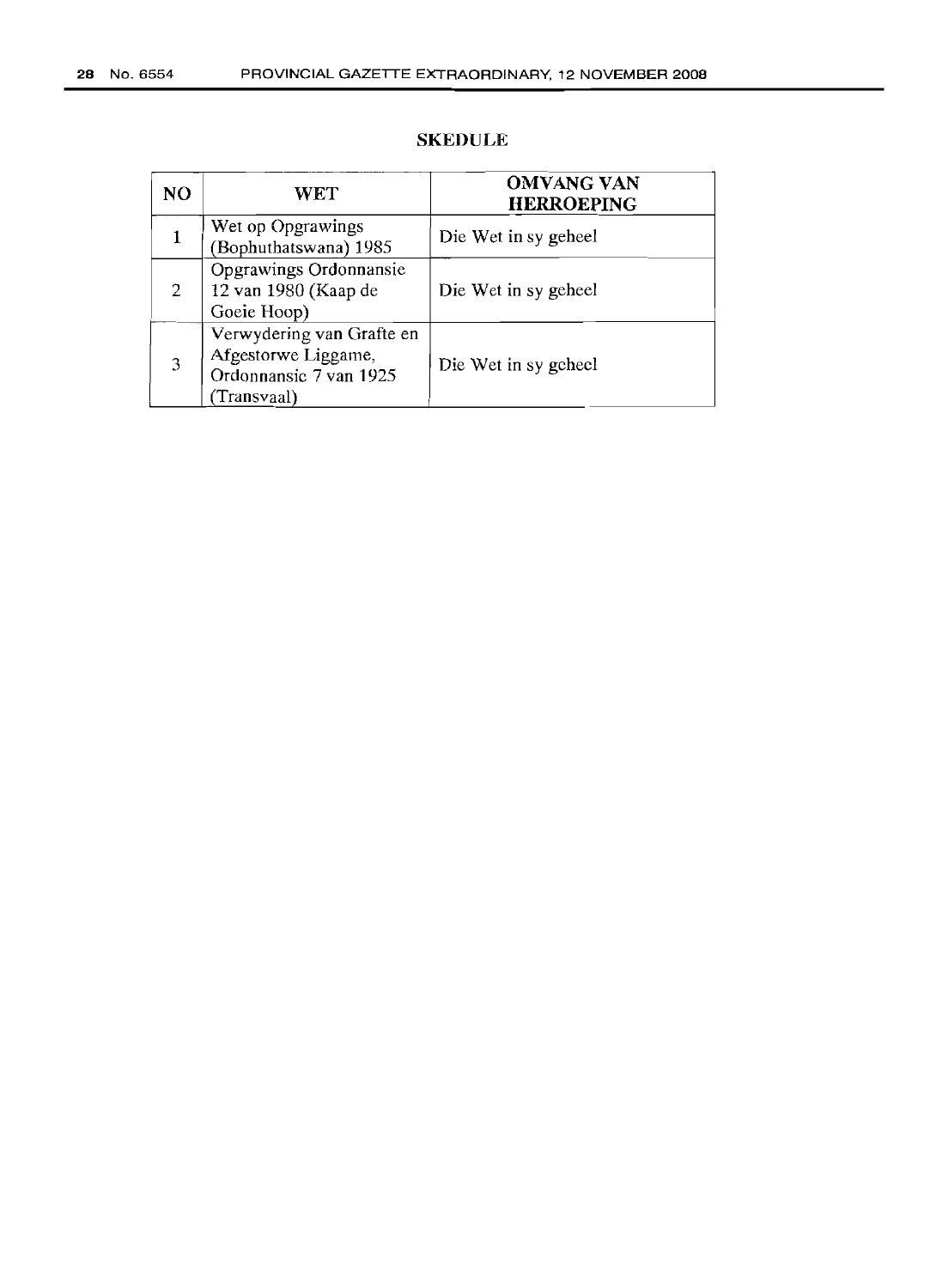# Umthetho Wokukhutshwa Kwezidumbu wase Mntla Ntshona, 2008

Ukulaulwa-kokukhutshwa kwezidumbu emancwabeni nokuphinda zincwatjwe kwezinye iindawo zokuncwaba; ukurhoxisa umthetho ka 1985, wokukhutshwa kwezidumbu, nokubonelela kwimiba eneziganeko.

# Amalungiselelo wemicandelo/isahluko salomthetho

- 1. Inkcazelo
- 2. Ukuncoliswa kwamancwabo
- 3. Ukukhutshwa kwezidumbu
- 4. Ukumisela kwemthetho
- 5. Amatjala
- 6. lmimiselo
- 7. Ukurhoxiswa kwemithetho nokusindisa
- 8. Isihloko esifutshane nokusongula

# 1. Inkcazelo

Kulomthetho, lamazwi azautsho, ngaphandle ukubainkcazo ithethe okuhlukene,

Iarnazwi azakuba nawo awasebenzelayo:-

"Umzimba" kutsho isidumbu somuntu, oko kuquka-

(a)urnzimba wesana elisando ukuzalwa lingaphili, kwakunye

(b) nazo nezintsalelo zesidumbu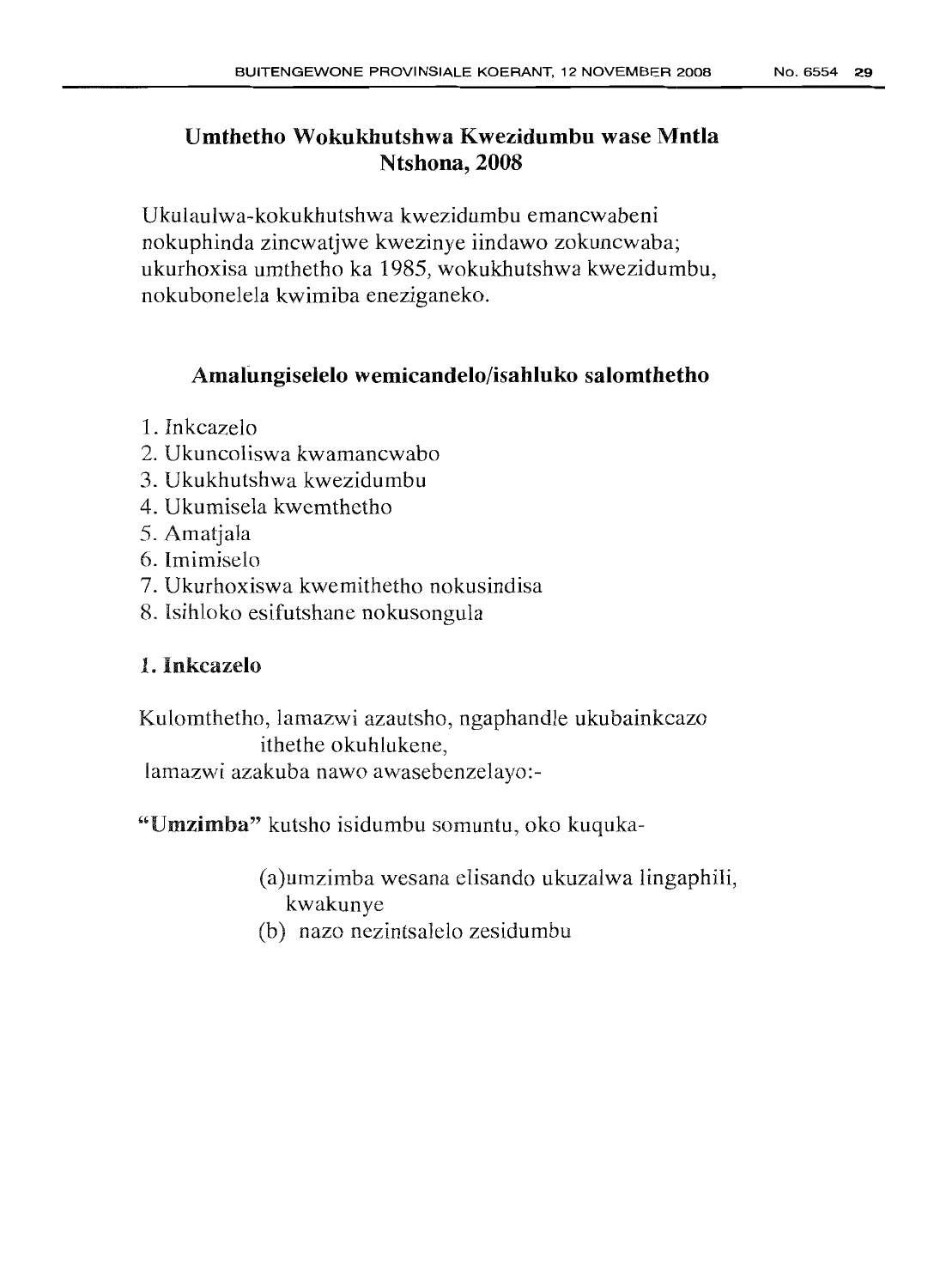**"Ngcwabandawo"kutsho** umhlaba, nokuba ngoka wonke-wonke Okanye ngeyangasese enengcwaba elinye nangaphezulu Kwakunye "ingwaba" liquka-

- (a) nayo neyiphi iindawo, nkuba yonke ngokupheleleyo okanye ingxenye yayo ingaphazulu okanye ngaphantsi komngngatho womhlaba ka wonke-wonke okanye wangasese, la isidumbu bekwe ngokungena phakathi nesivumelwano sakhona, noma si fakwe ku ibhokisi okanye enye into esetyenzisweyo noma qhaa,kunye
- (b) nalo neliphi ilitye lesikhumbuzo, ilitye lengcwaba, umqamlezo, umbalo, intonga, uthango, ityathanga, isakhiwo nayo yonke into eyinxalenye okanye ehambonengcawaba.

**"I1i1ungu elithembekileyo"** kutsho ilungu lebhunga lesebe lombuso elilqwulo ezempilo.

# 2. **Ukungcoliswa kwamangcwaba**

Phantsi ko mthetho omalunga nokuqokosha isidumbu, akukho umntu ozakungcolisa, atshabalalise okanye onakalise-

- (a) ingcwaba kwindawo yokungcwabela, okanye
- (b) ibhokisi yokungcwaba, ingqayi okanye isitya ekufakwe kuso isidumbu esingekangcwatywa, ukuba enze, okanye imvume yelongcwaba, ibhokisi yokungcwaba, ingqayi okanye isitya ekufakwe kuso isidumbu zingcoliswe, zitshatyalaliswe okanye zionakaliswe.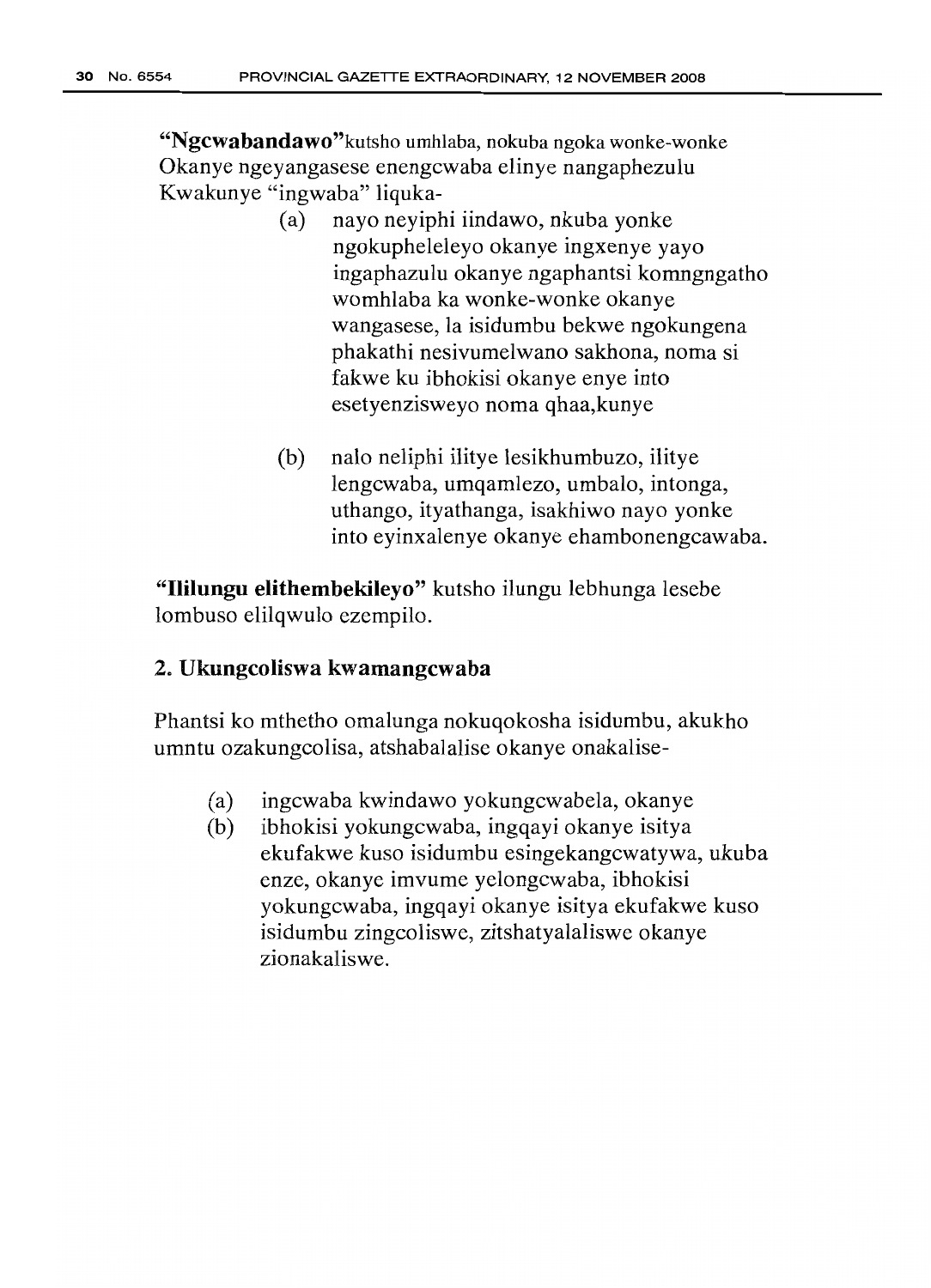# **3. Ukukhutshwa kwezidumbu engcwabeni**

- (1) Phantsi komthetho omalunga nokuqokosha isidumbu, akukho umntu ozakukhupa isidumbu, aphazamise okanye asiyise kwenye iindawo, okanye aphinde asingcwabekwindawo yokungcwaba, okanye avume ukuba isidumbu sikhutshwe, siphazanyiswe, siyiswe kwenye iindawo-
	- (a) ngaphandle kwe phephamvume ebhalwe Ililungu elithenjwe ngalomsebenzi; kwakunye
	- (b) ngenye indlela engangqinelaniyo nemigwaqo ebekwe Ililungu elithernbekileyo; okanye utyunjwa we lungu elithembekileyo
- (2) Wonke ubani onomnqweno wokufumana iphepha-mvume elikhankanywa licandelwana (1) (a) uzakuenza incwadi yesicelo, aze

(a) Kweso isicelo

(i) axele iindawo apho afuna isidumbu sikhutshwe kuyo siphazanyiswe, sisuswe, okanye siphinde sincwatywe, kunye nendawo apho kucetywa ukuba sincwatyelwe kuyo.

(ii) axele nesizathu zokuceba ukukhutshwa komzimba, ukuphazanyiswa, nokususwa kwaso, okanye okuphinda sincwatywe; kunye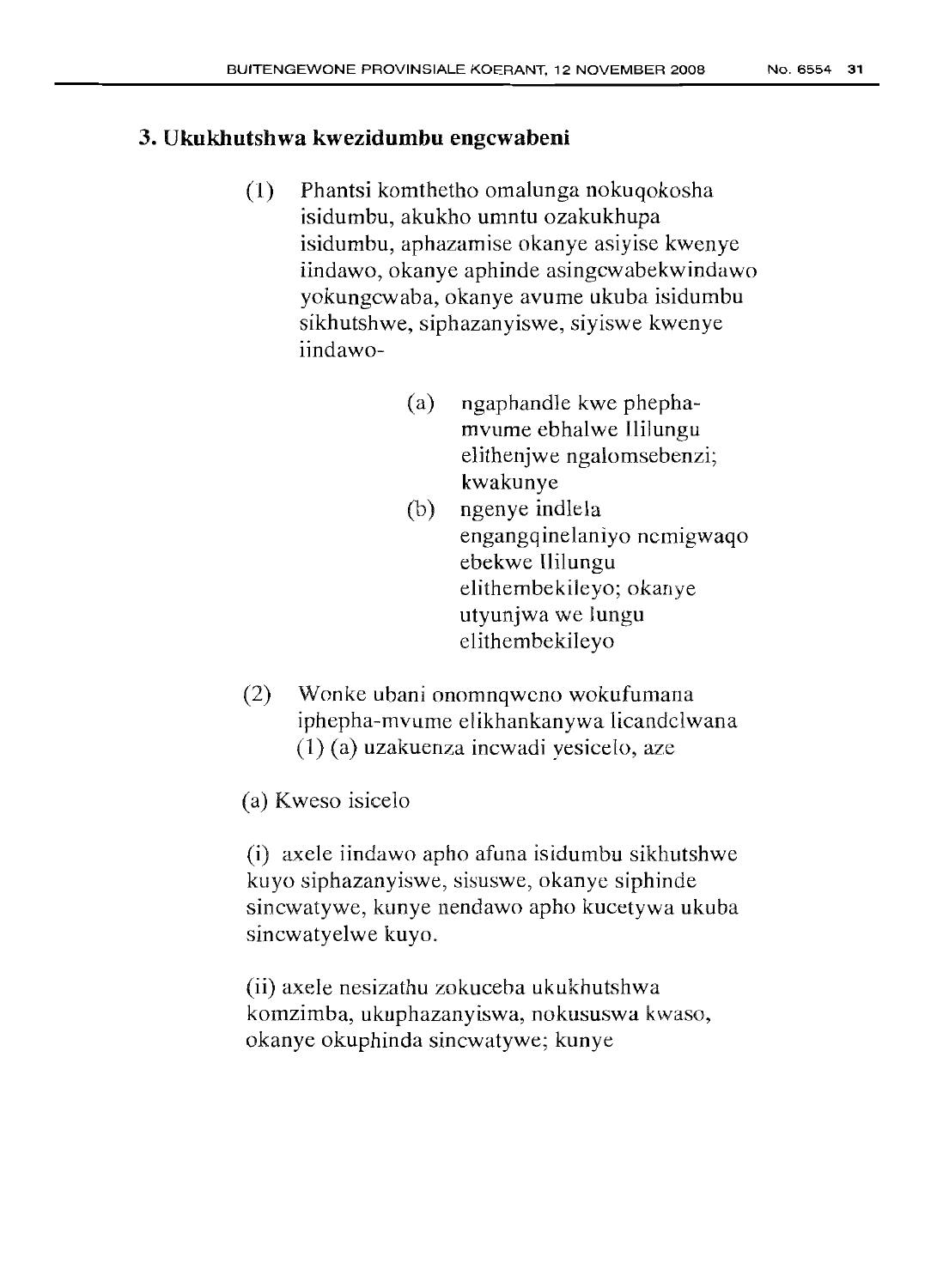(iii) kuchazwe nendlela yokucetywa ukuba isetyenziswe kunye namanyathelo ngenxe'engaphambili okulumkela ekucetywa ukuba asetyenziswe ekuthentheleni nayo neyiphi ingozi empilweni, okanye unobangela wesikhubekiso; kwakunye

(b) kwakunye neso isicelo-

(i) kungeniswe incwadi kagqirha yokuxilongwa enomhla kwakunye nonobangelo wokufa okanye ikopi yayo eqiniseIelweyo.

(ii) kungeniswe iphepha-rnvume elivela-

(aa) umasipala wedolopu onegunya lokulawula kulo apho 100 mzimba uzakuncwatya khona okanye apho kucetywa ukuba ancwatyelwe kuyo;

(bb) abaphathi bamancwaba, ibhunga Iwezamasiko okanye nowuphi omnyeumntu owongameIe iindawo yokungcwaba apho 100 mzimba uncwatyelwe kuyo, okanye indawo Ie kucetywa ukuba ungcwatyelwe kuyo;

(iii) kungeniswe iphepha-mvume eliphuma-

(aa) kumyeni okanye inkozikazi yalowo ongasekhoyo;

- (bb) ukuba 100 umyeni okanye inkosikazi ayikho, umntwana osele omdala walowo ongasekho;
- (cc) xa ku ngekho nalo umntwana osele mdala, umzali walowo ongasekhoyo
- (dd) xa engekhoyo 10 umzali, umkhuluwa, umninawa okanye udade waloo ongasekhoyo;okanye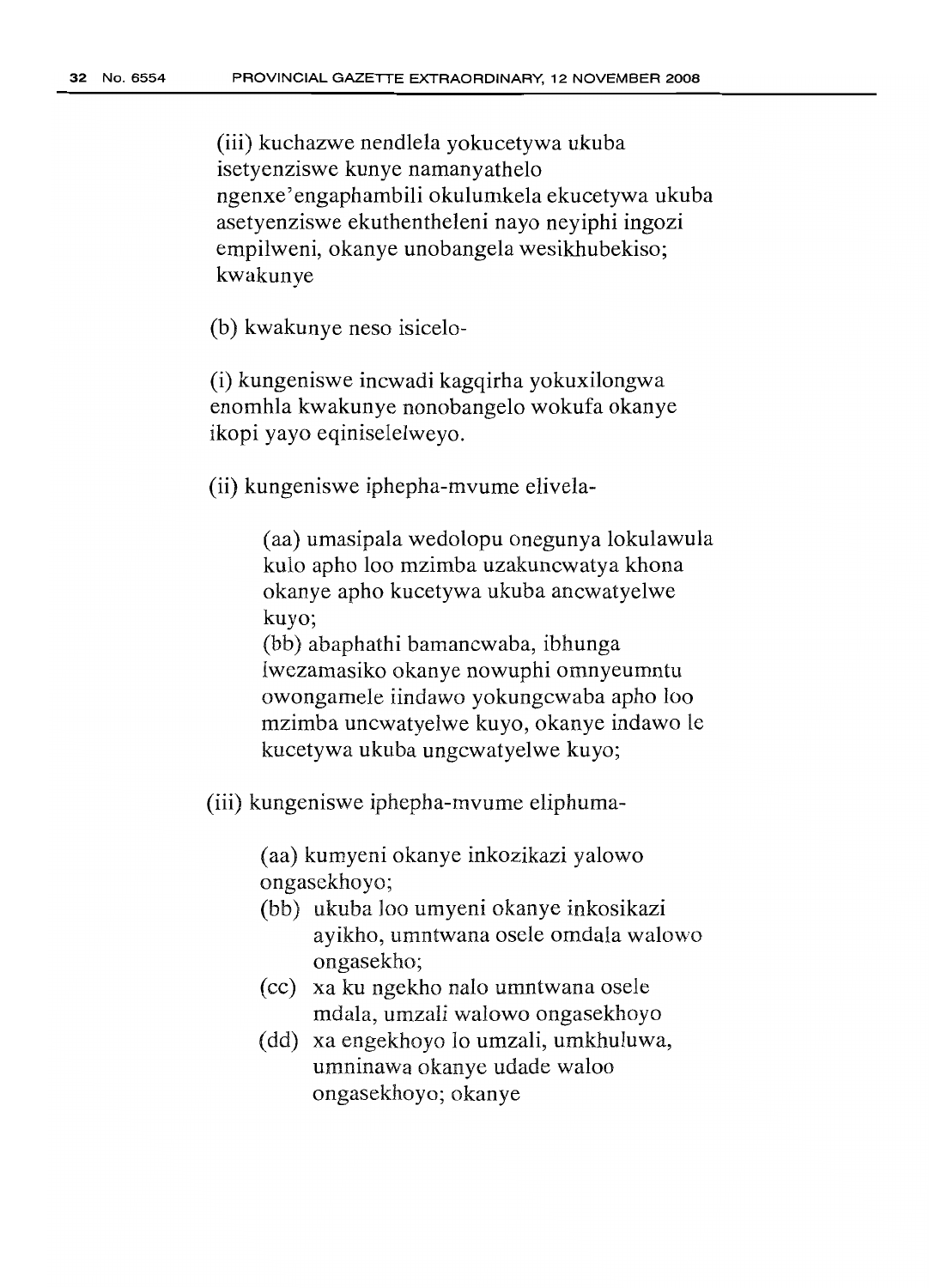(ee) xa umntakwabo Iowo okanye engekho udade, umntu omkhulu ofumanekayo osizalwane salowo ongasekhoyo;kwakunye

(iv) indawo apho isidumbu singcwatyelwe khona, okanye apho kucetywa ukuba kuphinde kungcwatyelwe khona, ingaphantsi kulawulo okanye kwabalawuli bezenkolo, okanye indawo yokungcwaba apho isebe lezenkolo elilawulayo leqela elithile linomdla owodwa khona, kungangeniswa iphepha- mvume lalonkolo yongameleyo okanye ibhodi elawuIayo.

(3) Apho incwadi kagqirha okanye iphepha-mvume ikhankonywa licandelwana (2) lingafumaneki, lingafumaneka okanye isicelo esibhaliweyo esikhakanywa leli candelwana Iiza kuhamba ngokupheleleyo, ne

> (a) inkcukacha zeenzame ezenziyo zokuzama ukufumana incwadi kagqirha yokuxilongwa okanye imvume

(b) isizathu zokuba kutheni ukungafumaneki kwaloncwadi kagqirha okanye iphepha-mvume lenganakunqanda ukunikezelwa kwephephamvume ngokwacandelwana (1) (a).

(4) Nalo neliphi iphepha-rnvume elikhankanywa kwicandelwana (1) (a) linganikezelwa, kuxhomekeke kwiimfuneko ezikhankanywa lilunga eIithembekiIeyo, phambi kokuba iphepha-rnvume Iisetyenziswe, ilungu eIithembekiIeyo linga-

(a) tshintsha iimfuncko ezimiselweyo; Ii

(b) misele iimfuneko ezongezelelweyo kwelo phepha-mvume.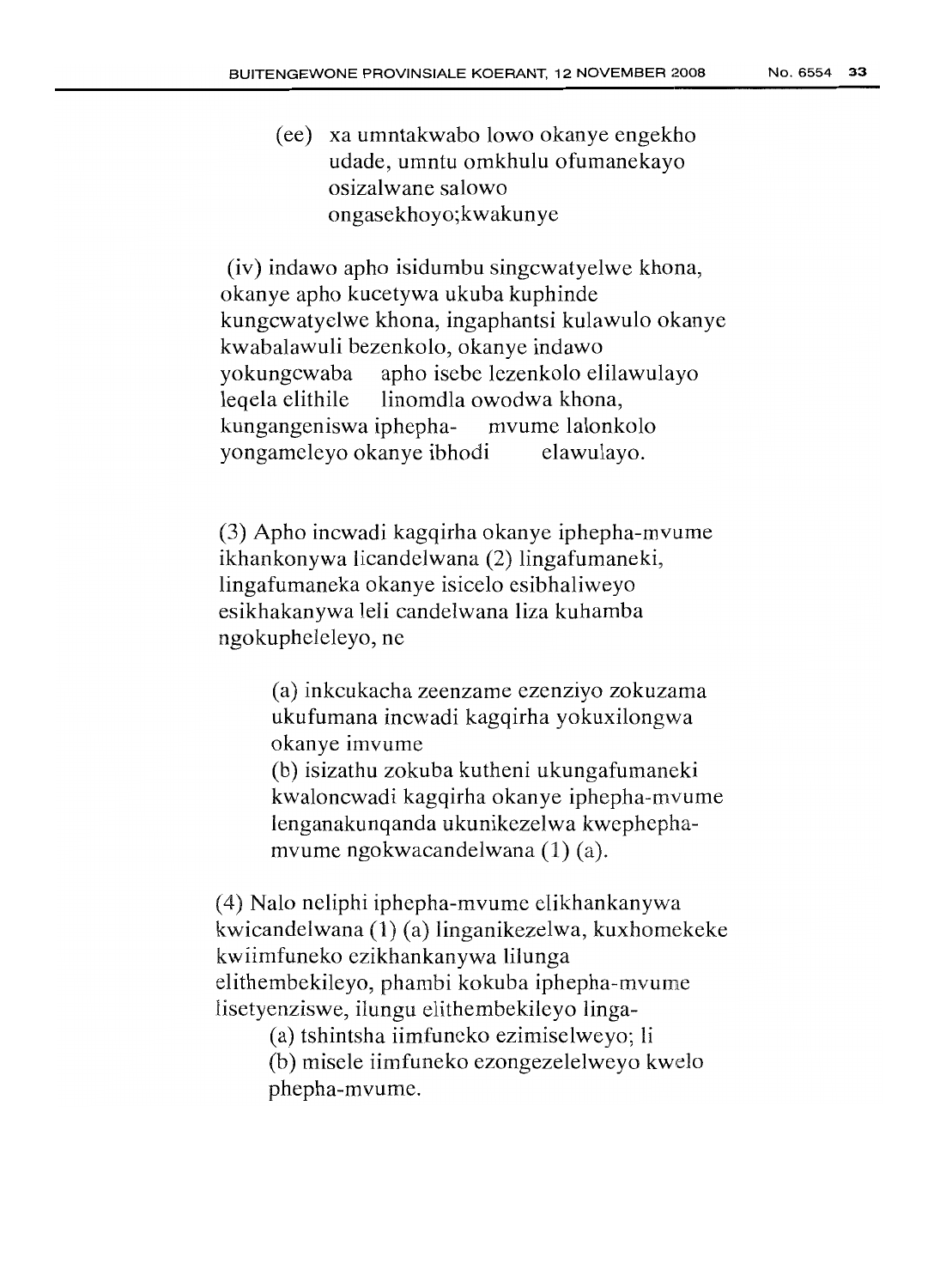# **4. Ukumisela** ernthethweni

Lonke iphepha-mvume elikhutshweyo egameni lelilungu elithembakeleyo, ngaphambili kokuqalisa kwalomthetho, nelinika igunya lekukhupha isidumbu, ukuphazamisa, ukususwa okanye ukuphinda kufihlwe umzimba, lizokuthathwa njenge likhutshwe ngokumthetho, nayo yonke into etheyenziwa ngoko kungqinelana naleyo imvume izakuthathwa nje ngenxo eyenziwe ngokomtheyhweni.

# **5. Amatyala**

Lowo nalowo othe wophula nowuphi umthetho okwicandelo 2 okanye licandelo 3(1) okanye ongathobeli iimfuneko ezikhankanywa licandelo 3(1) (b) uzakubonwa ityala, ekugwetyeni kwakhe a:

- (1) agwetyelwe etelongweni ixesha elingagqithanga lezithandathu; okanye
- (2) ahlawule; okanye
- (3) agwetyelwe etelongweni, akhupe nemali yentlawulo.

# 6. Imimiselo

Ililungu elithembekileyo lingenza Imimiselo elibona iimfuneko ngokubhekisela;-

- (a) ekukhutshweni kwezidumbu; okanye
- (b) ukuphinda kungcwatywa kwemizimba